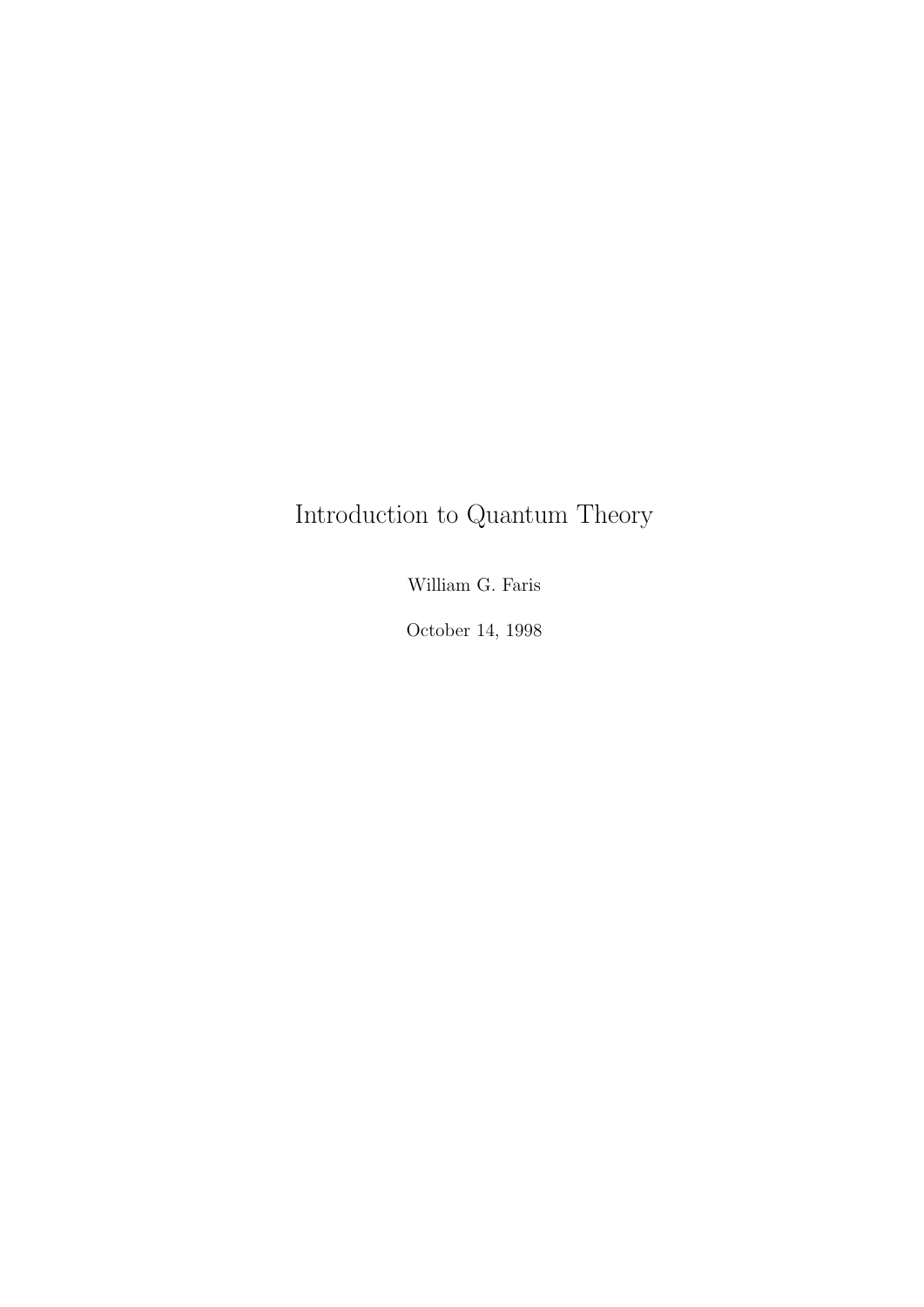## **Contents**

| $\mathbf{1}$ |                                     | The uncertainty principle                                                             | 1              |
|--------------|-------------------------------------|---------------------------------------------------------------------------------------|----------------|
|              | 1.1                                 |                                                                                       | $\mathbf{1}$   |
|              | 1.2                                 | The size of atoms $\dots \dots \dots \dots \dots \dots \dots \dots \dots \dots \dots$ | $\overline{2}$ |
|              | 1.3                                 | The uncertainty principle in diffusion $\ldots \ldots \ldots \ldots \ldots$           | $\overline{4}$ |
|              | 1.4                                 | The uncertainty principle in quantum mechanics $\dots \dots$                          | 5              |
| $\mathbf{2}$ | Geometry of quantum mechanics       |                                                                                       |                |
|              | 2.1                                 |                                                                                       | 6              |
|              | 2.2                                 |                                                                                       | $\overline{7}$ |
|              | 2.3                                 |                                                                                       | $\overline{7}$ |
|              | 2.4                                 |                                                                                       | 8              |
|              | 2.5                                 |                                                                                       | 8              |
| 3            | <b>Commutation relations</b>        |                                                                                       |                |
|              | 3.1                                 |                                                                                       | 10             |
|              | 3.2                                 |                                                                                       | 10             |
|              | $3.3\,$                             | Discrete position and momentum $\dots \dots \dots \dots \dots \dots$                  | 11             |
|              | 3.4                                 |                                                                                       | 14             |
|              | 3.5                                 |                                                                                       | 15             |
| 4            | Extended and localized states<br>18 |                                                                                       |                |
|              | 4.1                                 |                                                                                       | 18             |
|              | 4.2                                 |                                                                                       | 19             |
|              | 4.3                                 | Potential energy: localized energy states $\ldots \ldots \ldots \ldots \ldots$        | 21             |
|              | 4.4                                 |                                                                                       | 21             |
|              | 4.5                                 | Total energy: localized energy states                                                 | 22             |
|              | 4.6                                 |                                                                                       | 23             |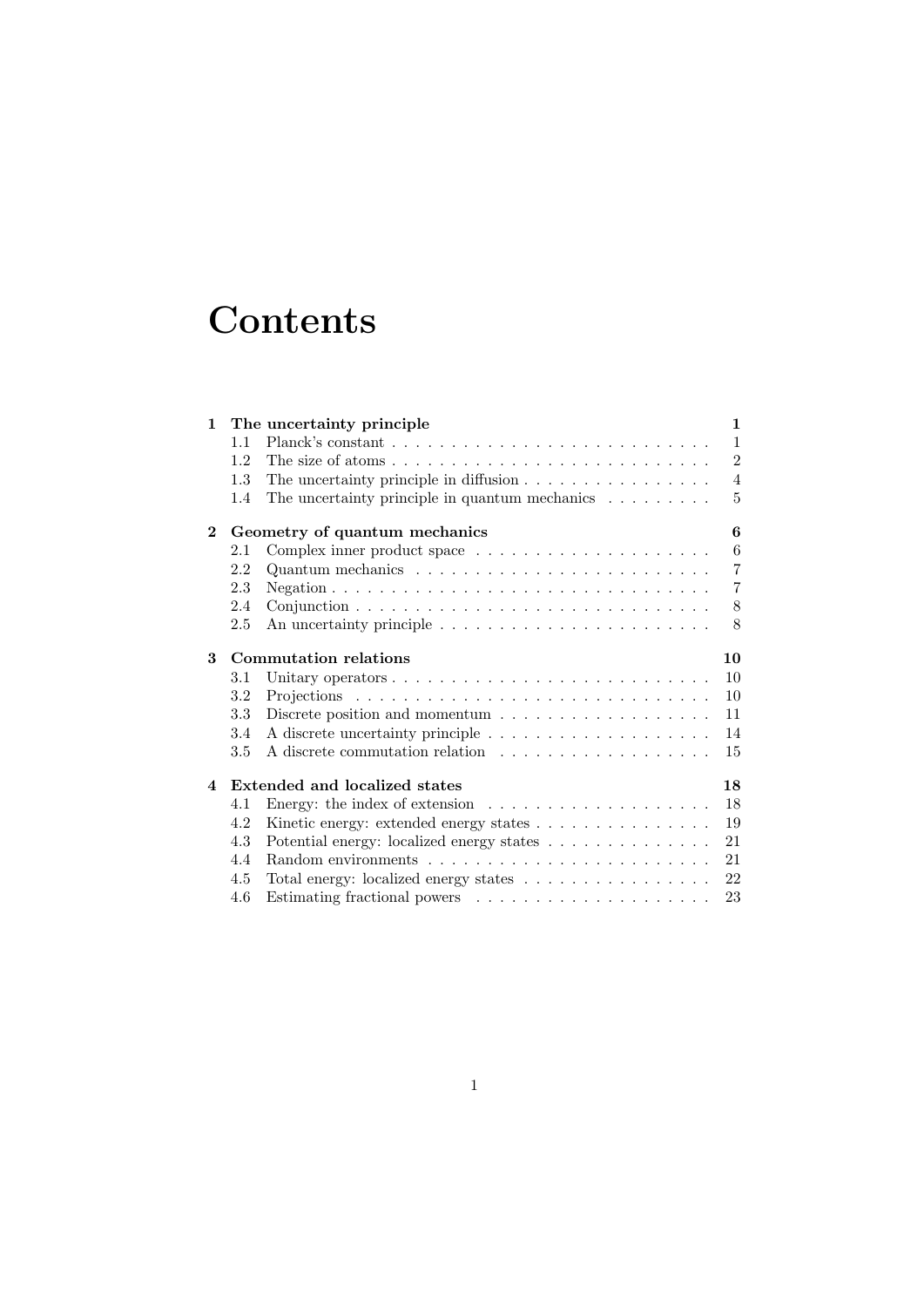#### Abstract

These lectures give a brief and elementary introduction to quantum mechanics that starts from zero and leads to ideas from current research. The topics are:

- The uncertainty principle. This is an account of the general physical significance of quantum mechanics. The uncertainty principle gives a picturesque way of thinking about what quantum mechanics is about. However it can also be given a precise mathematical formulation. In this account the uncertainty principle for quantum mechanics is deduced from an uncertainty principle for diffusion.
- The geometry of quantum mechanics. Throughout these lectures the account will be of quantum mechanics formulated in the finite dimensional case. The fundamental probability interpretation of quantum mechanics is related to the geometry of inner product spaces, in particular to the theorem of Pythagorus. There is a different version of the uncertainty principle that may be formulated in the context of such elementary geometry.
- Commutation relations. There is more to quantum mechanics than abstract geometry; the geometry must be related to physical quantities like position and momentum. This lecture presents a characterization of a quantum mechanical system describing a particle present in a finite onedimensional crystal consisting of  $N$  points (arranged in a circle). A simple commutation relation has an essentially unique solution that characterizes the physical system.
- Extended and localized states. The ultimate goal of quantum mechanics is to compute quantities associated to the energy. It is easy to compute functions of the kinetic energy associated to the particle moving in the crystal. However the total energy, consisting of kinetic energy and potential energy, is more complicated. One question considered in current research is whether the states of fixed energy are extended over the crystal, or localized near particular places. The usual picture of conduction electrons in a metal is via extended states. However in one dimension the smallest amount of randomness is enough to destroy this and produce localization. What happens in higher dimensions is largely unknown, at least as far as rigorous mathematical results are concerned.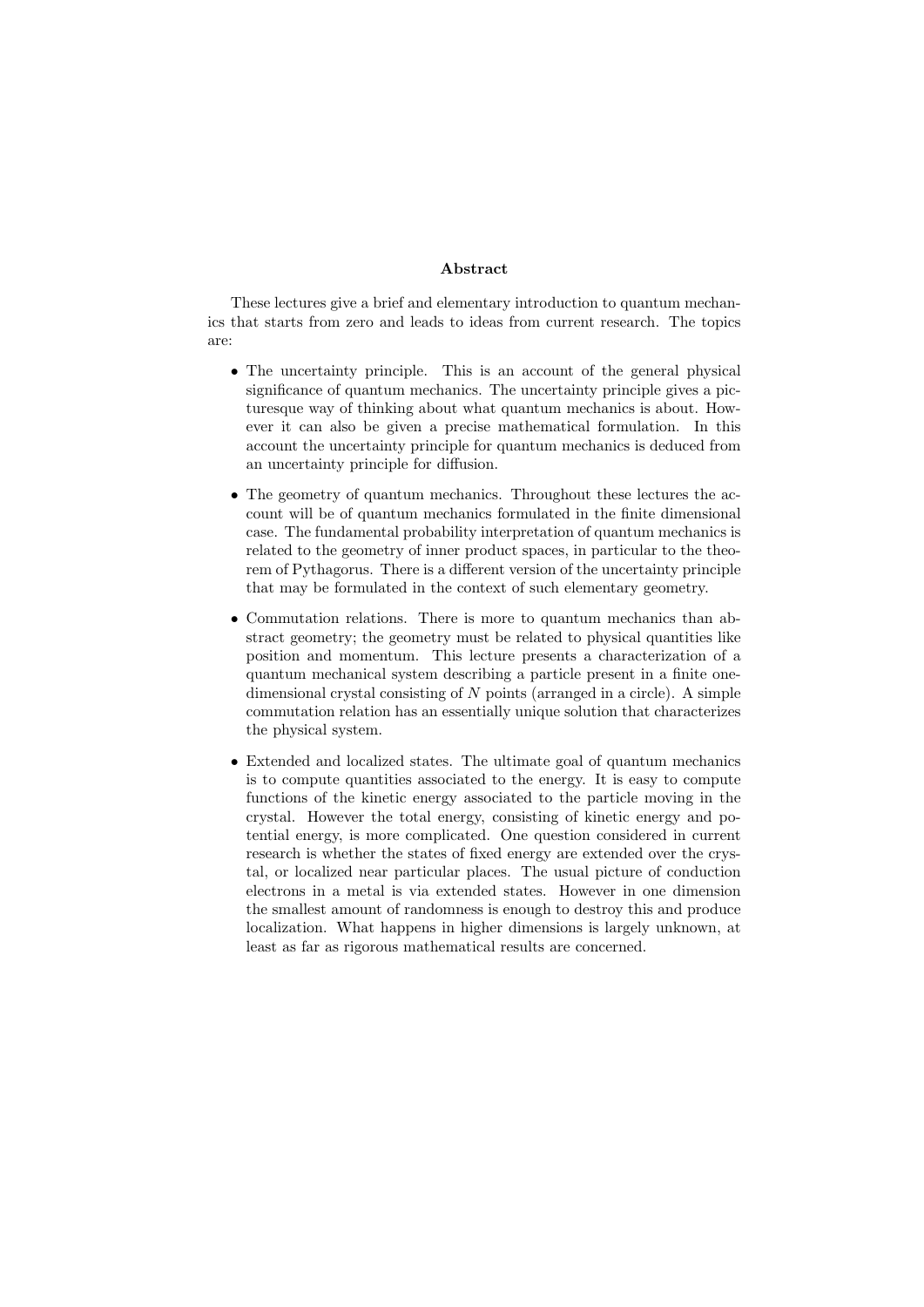### Chapter 1

## The uncertainty principle

### 1.1 Planck's constant

The characteristic sign of quantum mechanics is the rationalized Planck's constant

$$
\hbar = 1.054 \times 10^{-27} \text{ erg-sec.} \tag{1.1}
$$

(To say that it is a rationalized constant means in this case that it incorporates a factor of  $1/(2\pi)$ .) The units of this quantity are energy times time, or momentum times distance. In other words, the units are those of area in phase space. When considering an area in phase space smaller than this scale, the world must be regarded in a radically different way. This is the quantum theory.

The most famous expression of this new way of looking at the world is the Heisenberg uncertainty principle. This says that the product of the uncertainties of the momentum  $p$  and the position  $x$  satisfy

$$
\Delta p \,\Delta x \ge \frac{\hbar}{2}.\tag{1.2}
$$

Let us be more precise about what we mean by uncertainty. Suppose that the probability density of position is given by a density  $\rho(x)$ . This is a positive function with integral over the  $x$  axis equal to one. Then the average (mean, expected value) of  $x$  is

$$
\langle x \rangle = \int_{-\infty}^{\infty} x \rho(x) \, dx. \tag{1.3}
$$

The average squared deviation (variance) of  $x$  is

$$
(\Delta x)^2 = \langle (x - \langle x \rangle)^2 \rangle = \int_{-\infty}^{\infty} (x - \langle x \rangle)^2 \rho(x) dx.
$$
 (1.4)

The square root  $\Delta x$  of this is the uncertainty (standard deviation). Sometimes this is called the root mean square (RMS) deviation.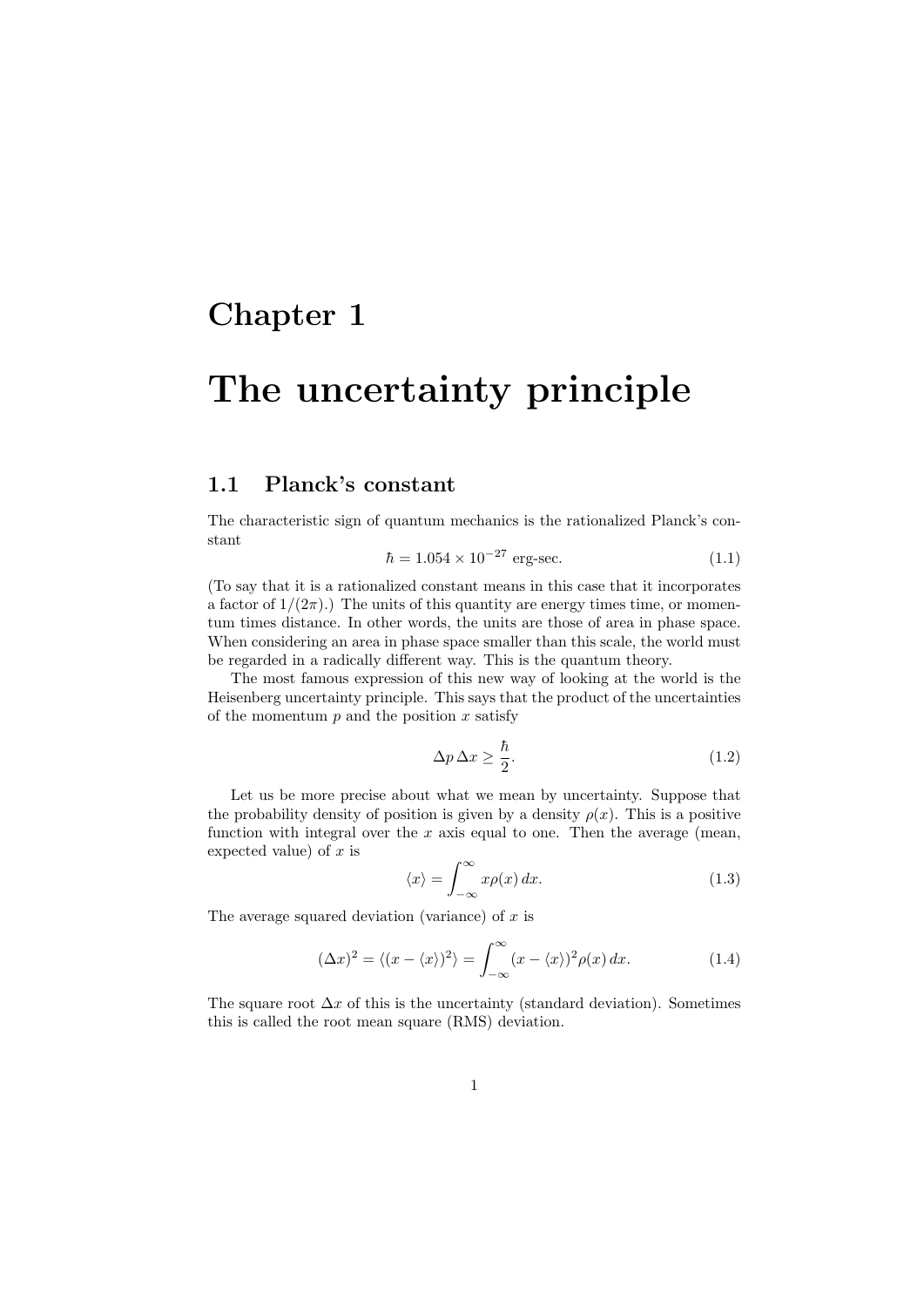Suppose there is some other probability density  $\tilde{\rho}(p)$  for momentum. In the same way we define the mean value of  $p$  as

$$
\langle p \rangle = \int_{-\infty}^{\infty} p\tilde{\rho}(p) dp.
$$
 (1.5)

The mean square of  $p$  is

$$
(\Delta p)^2 = \langle (p - \langle p \rangle)^2 \rangle = \int_{-\infty}^{\infty} (p - \langle p \rangle)^2 \tilde{\rho}(p) \, dp. \tag{1.6}
$$

The root mean square is  $\Delta p$ .

The uncertainty principle says that the two probability densities are such that the product of the standard deviations is bounded below by a small but strictly positive number,  $\hbar/2$ . If one density is strongly peaked, then the other must be somewhat spread out. Note that the principle deals with the two probability distributions for momentum and position separately. In quantum mechanics there is no joint distribution for these two quantities. This is interpreted as saying that measurement of one quantity precludes in principle the measurement of the other quantity.

### 1.2 The size of atoms

Now we give a physical argument that is very non-rigorous. However there is a rigorous version of it. This can be found, for instance, in my article "Inequalities and uncertainty principles," J. Math. Phys. 19 (1978), 461–466.

The non-rigorous argument is the following. Consider a system consisting of a nucleus and an electron. The nucleus is regarded as fixed. The kinetic energy of the electron is

$$
T = \frac{p^2}{2m},\tag{1.7}
$$

where  $m$  is the mass of the electron. The kinetic energy is always positive, and it is zero when the momentum  $p$  is zero.

The potential energy of the electron is

$$
V = -\frac{e^2}{r} \tag{1.8}
$$

where  $e$  is proportional to the charge of the electron. Here  $r$  is the distance of the electron from the fixed nucleus. The potential energy is always negative. It is close to zero when the electron is far away from the nucleus, but it becomes extremely negative when the electron is very close to the nucleus.

The total energy is the sum

$$
H = T + V = \frac{p^2}{2m} - \frac{e^2}{r}
$$
 (1.9)

of the kinetic and potential energies. In classical mechanics the state of lowest energy would be when  $p = 0$ ,  $r = 0$ , and  $H = -\infty$ . This is a rather singular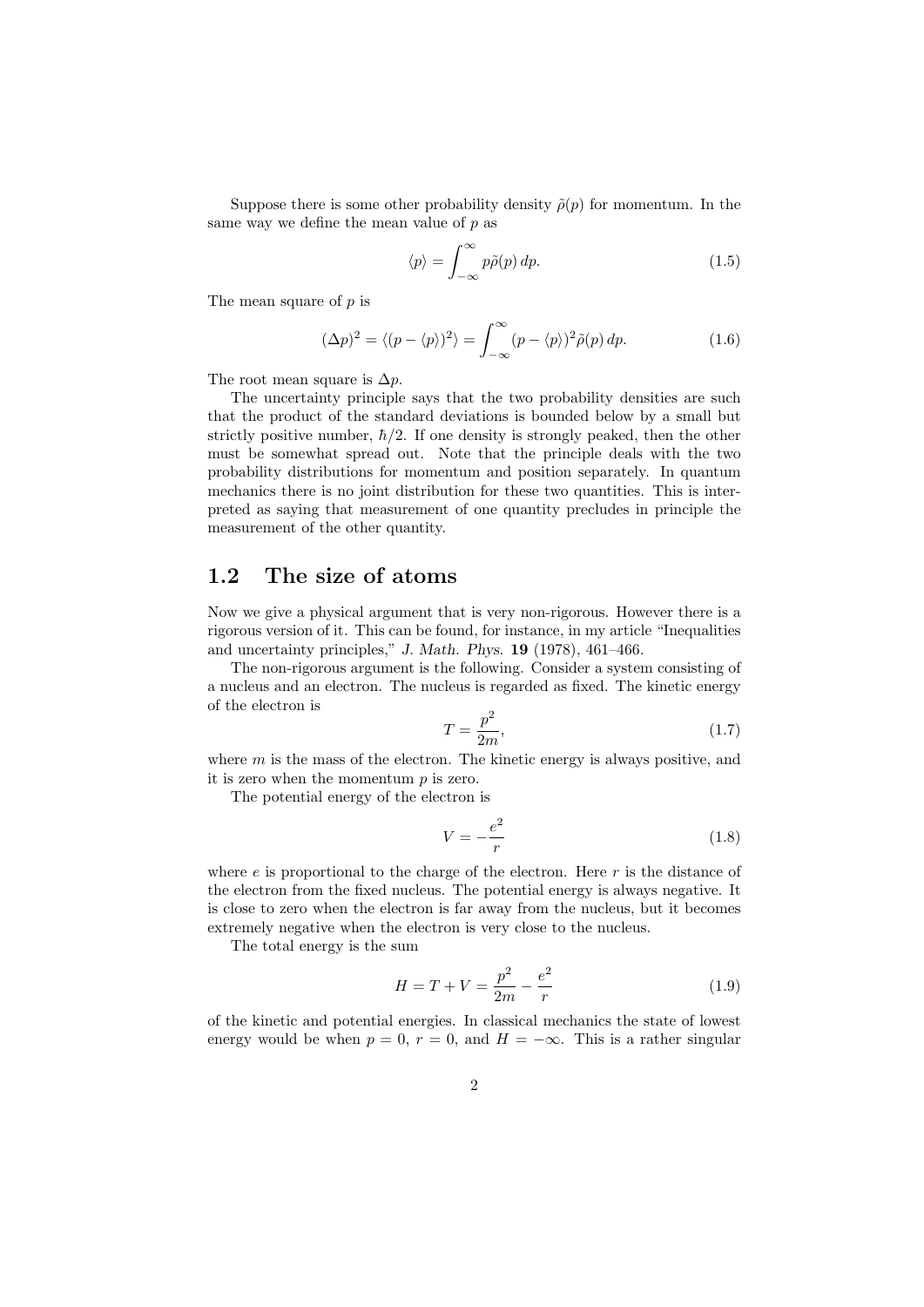situation. However quantum mechanics, in the form of the uncertainty principle, comes to the rescue.

Let us assume (this is the non-rigorous part) that the lowest energy situation in quantum mechanics is when we take  $\langle p \rangle = 0$  and that the remaining kinetic energy has an average value

$$
T = \frac{(\Delta p)^2}{2m}.\tag{1.10}
$$

Let us also assume that the distance  $r$  of the electron from the nucleus may be regarded as comparable to  $r = 2\Delta x$ . (The factor of two is for convenience; it makes the final formulas look nicer.) Thus we write

$$
V = -\frac{e^2}{2\Delta x}.\tag{1.11}
$$

Finally, we assume that we have the least possible uncertainty: in the form  $\Delta p \Delta x = \hbar/2$ . From these equations we get that the total energy is

$$
H = \frac{(\Delta p)^2}{2m} - \frac{e^2 \Delta p}{\hbar}.
$$
\n(1.12)

This has its minimum value when

$$
\frac{\Delta p}{m} = \frac{e^2}{\hbar}.\tag{1.13}
$$

The corresponding radius is

$$
r = 2\Delta x = \frac{\hbar^2}{me^2}.
$$
\n(1.14)

How big are these numbers? The quantity  $e^2/\hbar$  is a velocity, very roughly equal to

$$
\frac{e^2}{\hbar} = 2 \times 10^8 \,\text{cm/sec.} \tag{1.15}
$$

The quantity  $\hbar/m$  is a diffusion constant, which for the case of an electron is roughly equal to

$$
\frac{\hbar}{m} = 1 \,\text{cm}^2/\text{sec.} \tag{1.16}
$$

Thus the radius is about

$$
r = \frac{1}{2} \times 10^{-8} \,\text{cm}.\tag{1.17}
$$

Let us say that this is about half of the diameter of a typical atom, which is 10<sup>−</sup><sup>8</sup> cm. Then the number of atoms in a cubic centimeter would have to be about  $10^{24}$ . This is in fact rather close to the number used in chemical calculations.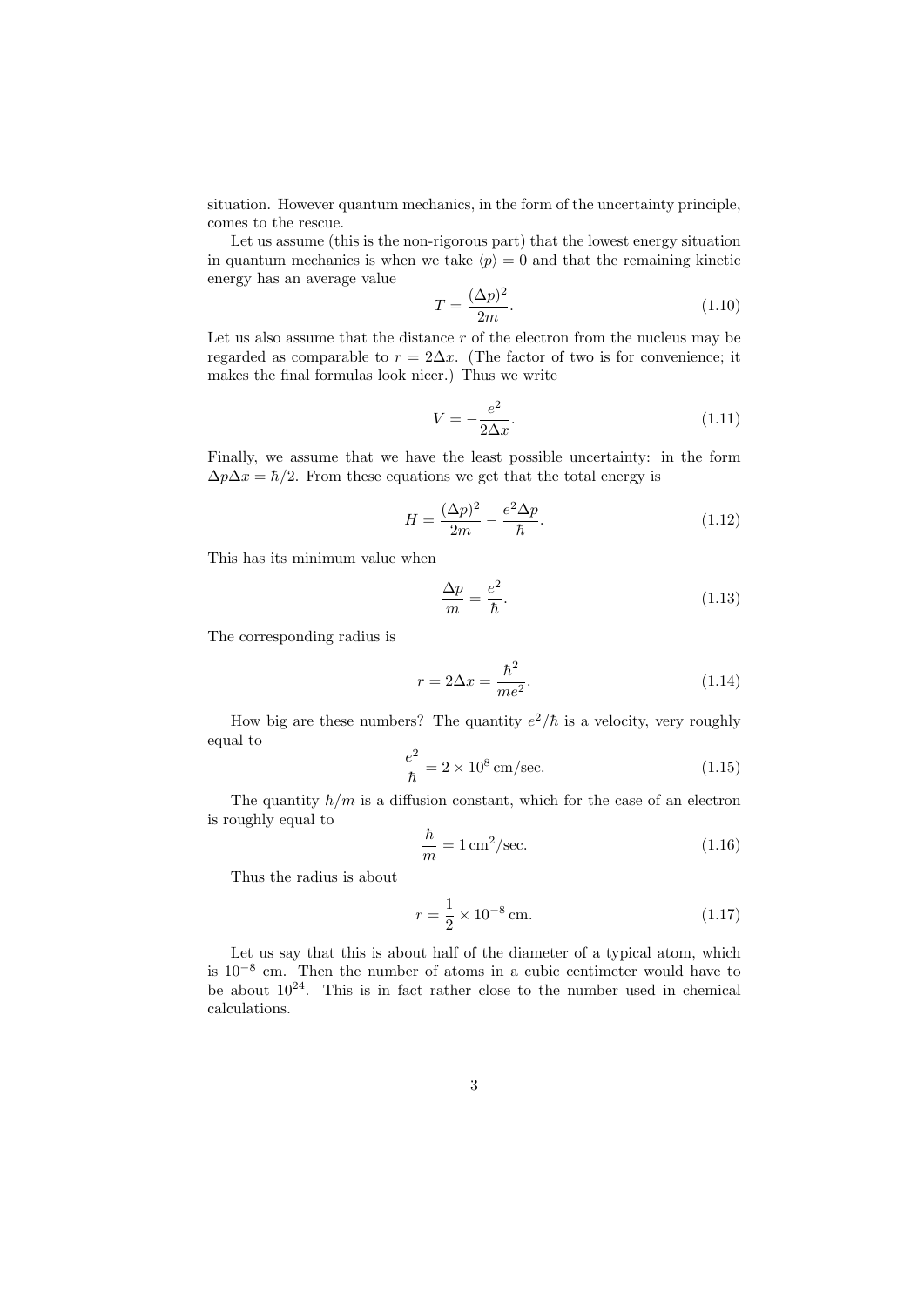### 1.3 The uncertainty principle in diffusion

Is the uncertainty principle unique to quantum mechanics? Not really. Let us look at how such an uncertainty principle might occur in a probability problem.

Let us make the postulate that particles are diffusing with diffusion constant  $\sigma^2/2$ . This means that the flow of particles is given by  $-(\sigma^2/2) d\rho(x)/dx$ , where  $\rho(x)$  is the density of particles. The particles diffuse from a region of higher density to a region of lower density.

Let us also assume that equilibrium is maintained by a tendency of the particles to drift at a velocity  $u(x)$ . This should be thought of as a terminal velocity that results from an external force and opposing frictional force. Then the flow of particle due to this drift is  $u(x)\rho(x)$ .

The detailed balance between these two effects that produces equilibrium is

$$
u(x)\rho(x) - \frac{\sigma^2}{2}\frac{d\rho(x)}{dx} = 0.
$$
 (1.18)

As an example, one can think of the case when x represents height and  $u(x)$ represents the terminal velocity of a falling particle. Then  $u(x)$  would be negative. This would compensate the positive flow of particles due to diffusion. The density would be decreasing with height in such a way as to maintain the balance given by this equation.

We have the following uncertainty principle for diffusion.

**Theorem 1.1** Consider a smooth probability density  $\rho(x)$  that goes to zero sufficiently fast at infinity. Define  $u(x)$  by the detailed balance equation. Then  $\langle u \rangle = 0$  and

$$
\Delta u \,\Delta x \ge \frac{\sigma^2}{2}.\tag{1.19}
$$

This says that it is impossible to concentrate the probability near its average value ( $\Delta x$  very small) unless the drift that maintains the equilibrium has values that are far from constant  $(\Delta u$  very large).

Proof: First we compute

$$
\langle u \rangle = \int_{-\infty}^{\infty} u(x)\rho(x) dx = \frac{\sigma^2}{2} \int_{-\infty}^{\infty} \frac{d\rho(x)}{dx} dx = 0.
$$
 (1.20)

Then we use the identity

$$
\frac{d}{dx}(x - \langle x \rangle)\rho(x) = \rho(x) + (x - \langle x \rangle)\frac{d}{dx}\rho(x).
$$
\n(1.21)

When we integrate this, the integral of the left hand side is zero. Therefore we get

$$
1 = -\int_{-\infty}^{\infty} (x - \langle x \rangle) \frac{d}{dx} \rho(x) dx.
$$
 (1.22)

This is the same as

$$
\frac{\sigma^2}{2} = -\int_{-\infty}^{\infty} (x - \langle x \rangle) u(x) \rho(x) dx.
$$
 (1.23)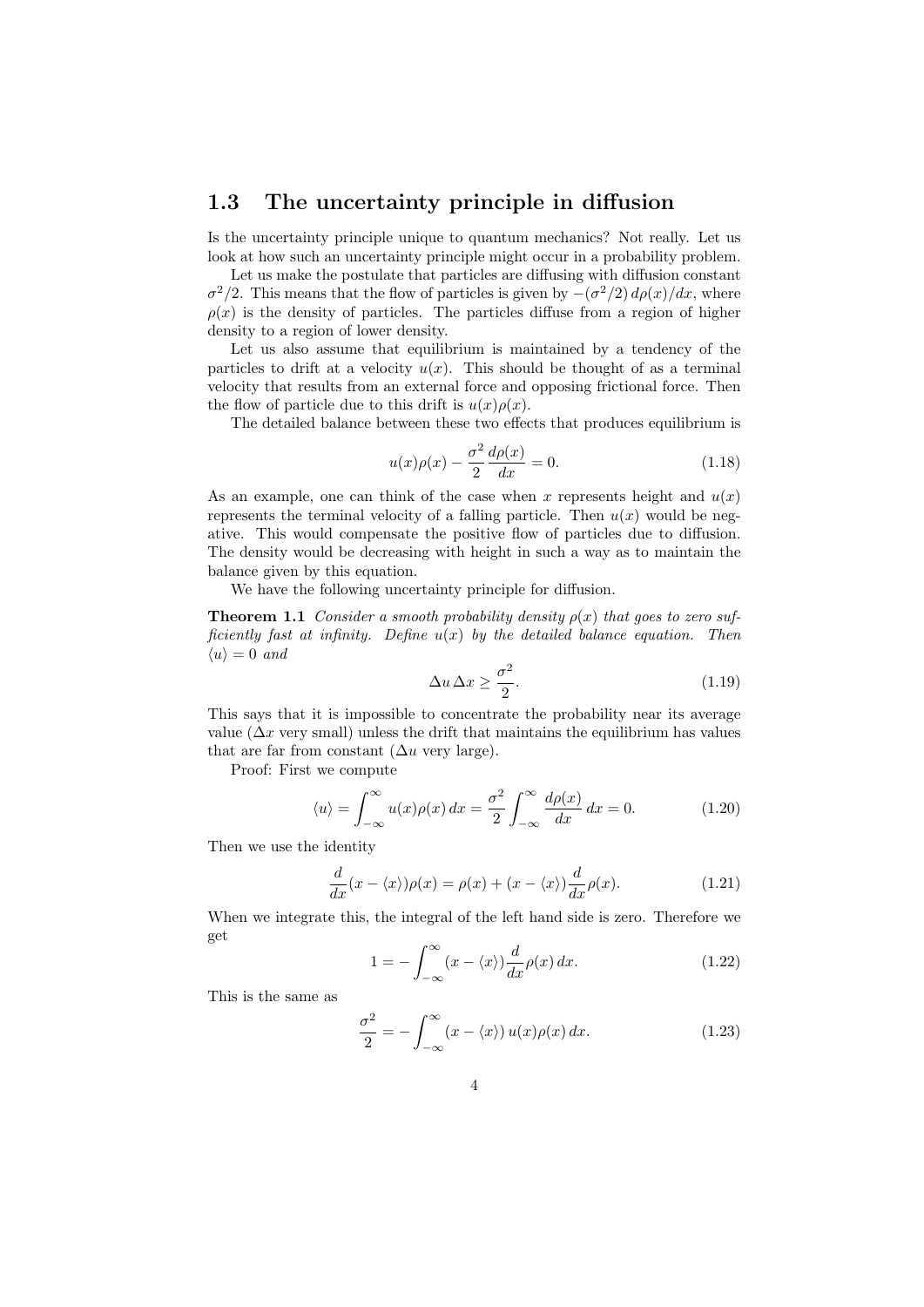This says that the deviation has a non-zero negative correlation with the drift that maintains equilibrium. The proof of the uncertainty principle is concluded by an application of the Schwarz inequality, so

$$
\frac{\sigma^2}{2} \le \sqrt{\int_{-\infty}^{\infty} u(x)^2 \rho(x) dx} \sqrt{\int_{-\infty}^{\infty} (x - \langle x \rangle)^2 \rho(x) dx}.
$$
 (1.24)

### 1.4 The uncertainty principle in quantum mechanics

In quantum mechanics the physics is much more mysterious. The fundamental quantity is the wave function  $\psi(x)$ , which is a complex valued function. The relation of the wave function to the position probability density is

$$
\rho(x) = |\psi(x)|^2.
$$
\n(1.25)

Define the osmotic velocity  $u(x)$  and the current velocity  $v(x)$  by

$$
u(x) + iv(x) = \frac{\hbar}{m} \frac{1}{\psi(x)} \frac{d\psi(x)}{dx}.
$$
 (1.26)

It may be shown in quantum mechanics that  $\langle u \rangle = 0$  and that

$$
\langle p \rangle = m \langle v \rangle. \tag{1.27}
$$

This identity says that the expected momentum is the mass times the expected current velocity. It is more subtle than it looks. The expectation on the left is taken with respect to the quantum mechanical momentum distribution  $\tilde{\rho}(p)$ , while the expectation on the right is taken with respect to the position distribution  $\rho(x)$ .

It may be shown in quantum mechanics that

$$
\Delta p = m\sqrt{(\Delta u)^2 + (\Delta v)^2}.\tag{1.28}
$$

This identity relates the uncertainty in the momentum to the uncertainties in the osmotic and current velocities. Again the left hand side is computed with respect to the quantum mechanical momentum density, while the right hand side is computed with respect to the position density.

The conclusion is that if we define the quantum mechanical diffusion constant by

$$
\sigma^2 = \frac{\hbar}{m},\tag{1.29}
$$

then the diffusion uncertainty principle implies the quantum mechanical uncertainty principle

$$
\Delta p \,\Delta x \ge \frac{\hbar}{2}.\tag{1.30}
$$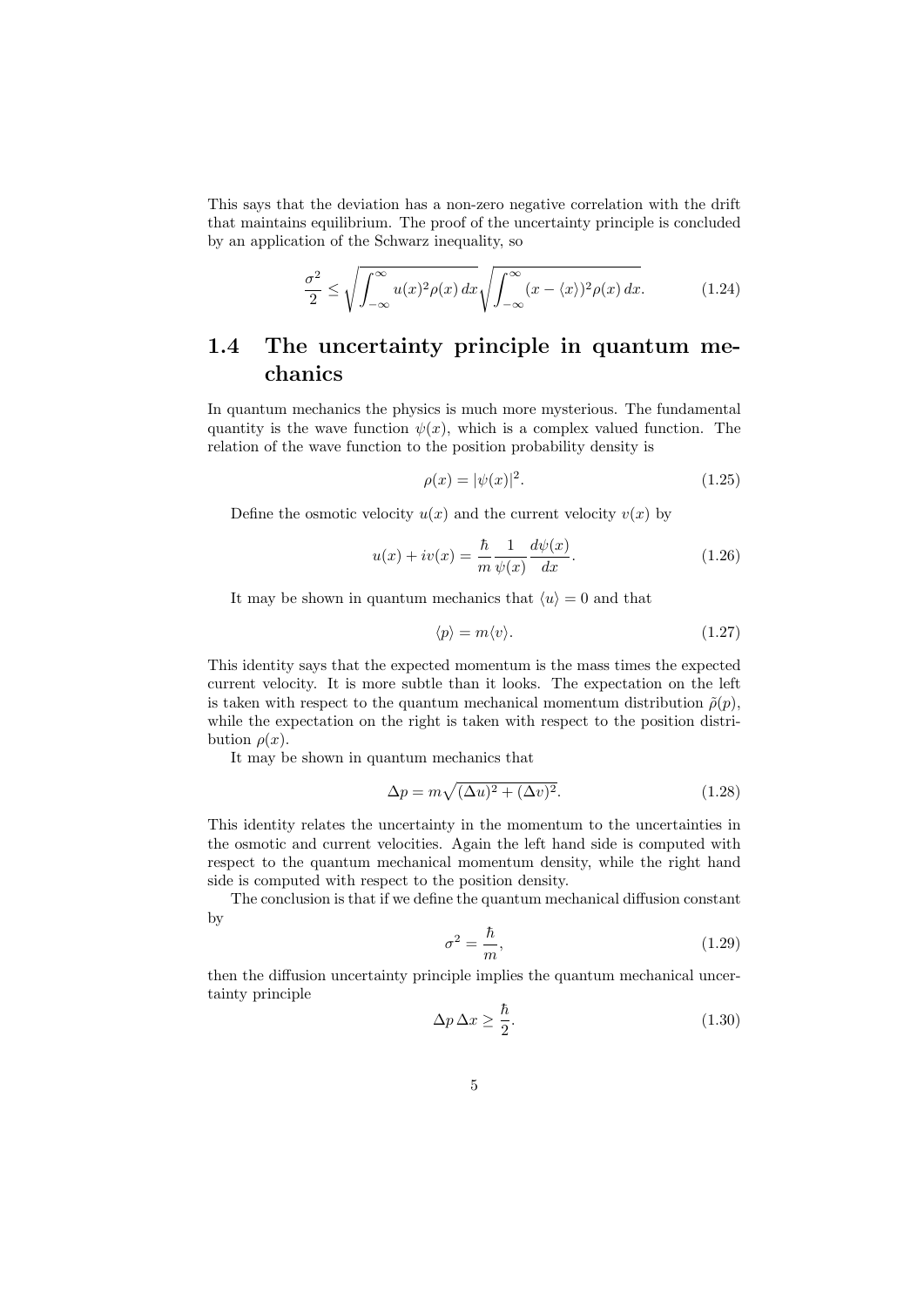### Chapter 2

# Geometry of quantum mechanics

### 2.1 Complex inner product space

This section introduces the notion of complex inner product space. For simplicity, we shall consider only the cases when the space is finite-dimensional.

We consider a complex vector space H. Thus if  $\psi$  and  $\phi$  are vectors in H and z and w are complex numbers, the linear combination  $z\psi + w\phi$  is defined and is in H. The usual vector space axioms are satisfied.

The vector space has a given inner product. For every pair of vectors the inner product  $\langle \phi, \psi \rangle$  is a complex number. Furthermore, reversing the order of the vectors is equivalent to complex conjugation, so

$$
\langle \psi, \phi \rangle = \langle \phi, \psi \rangle^*,\tag{2.1}
$$

where the star denotes complex conjugation. We also make the convention that the inner product is linear in the second variable. Thus

$$
\langle \chi, z\psi + w\phi \rangle = z\langle \chi, \psi \rangle + w\langle \chi, \phi \rangle. \tag{2.2}
$$

It follows that it is conjugate linear in the first variable:

$$
\langle z\psi + w\phi, \chi \rangle = z^* \langle \psi, \chi \rangle + w^* \langle \phi, \chi \rangle. \tag{2.3}
$$

(This is the most common convention in physics. In mathematics the opposite convention is prevalent.) Finally, we assume that  $\langle \psi, \psi \rangle \geq 0$  and that it is zero only for the zero vector.

The norm of a vector  $\psi$  is

$$
\|\psi\| = \sqrt{\langle \psi, \psi \rangle}.
$$
\n(2.4)

Thus it is always true that  $\|\psi\| \geq 0$ , and this is zero only for the zero vector.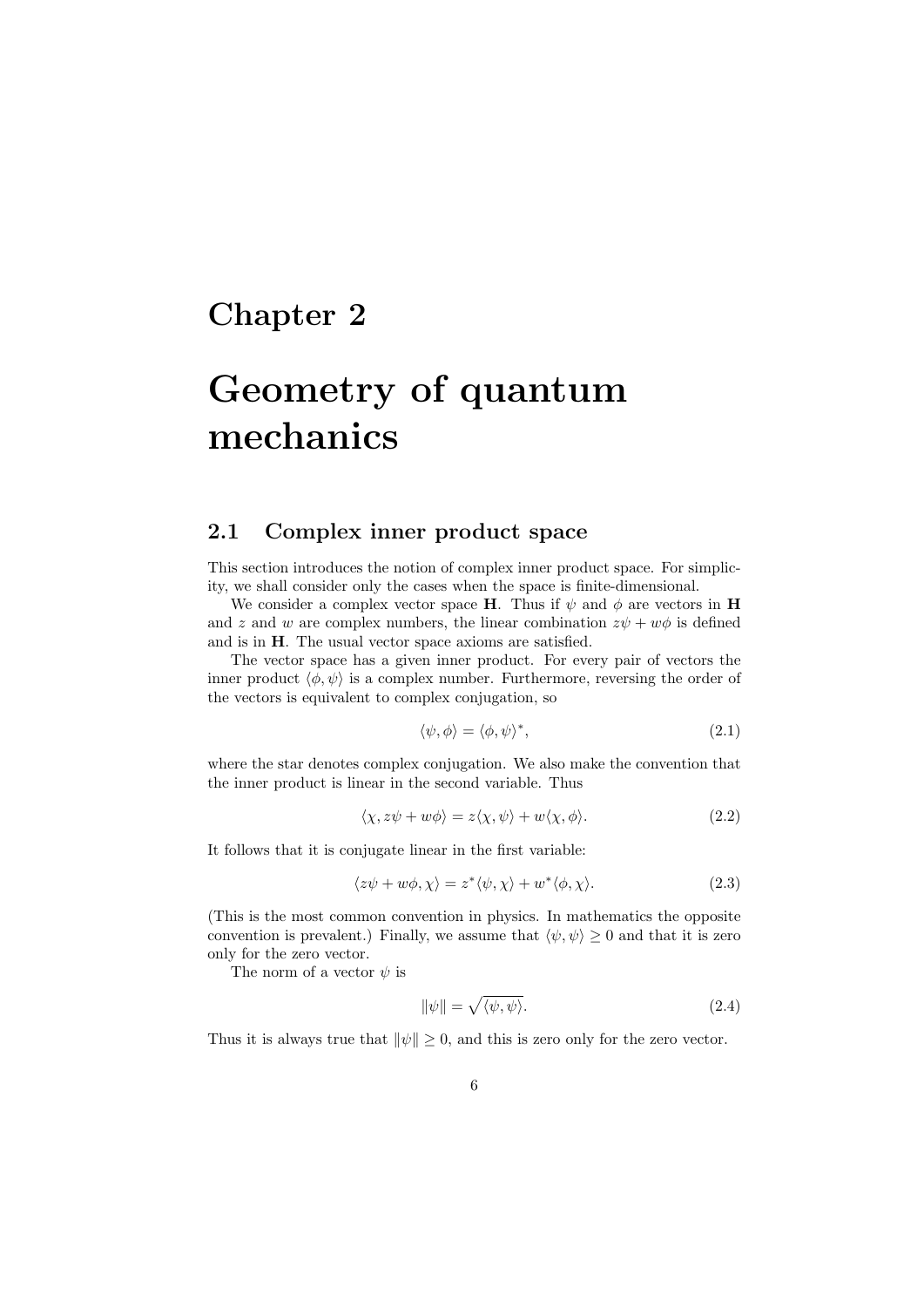The distance between two vectors is defined to be the norm of their difference. With this notion of distance, the vector space  $H$  is a metric space.

Two vectors  $\phi$  and  $\chi$  are said to be orthogonal or perpendicular if  $\langle \phi, \chi \rangle = 0$ . The following result is the theorem of Pythagoras:

**Theorem 2.1** If  $\phi$  and  $\chi$  are orthogonal, then

$$
\|\phi\|^2 + \|\chi\|^2 = \|\phi + \chi\|^2. \tag{2.5}
$$

If M is a subspace of the space H, then  $M^{\perp}$  is defined to be the set of all vectors  $\chi$  perpendicular to every vector in M. It is also a subspace of **H**.

The following theorem is fundamental. It is known as the projection theorem.

Theorem 2.2 Consider a finite dimensional complex inner product space H. Let M be a linear subspace of  $H$ . Let  $\psi$  be a vector in  $H$ . Then there are unique vectors  $\phi$  in M and  $\chi$  in  $M^{\perp}$  such that

$$
\psi = \phi + \chi. \tag{2.6}
$$

We call  $\phi$  the orthogonal projection of  $\psi$  onto M.

### 2.2 Quantum mechanics

We consider quantum mechanics in the finite-dimensional case. Let **H** be a complex inner product space. The collection of all the one-dimensional subspaces of H is called a complex projective space. In the following we choose to represent a one-dimensional subspace by a unit vector  $\psi$  in the space. Two unit vectors determine the same one-dimensional subspace if and only if one is a multiple of the other by a complex number of absolute value one.

- 1. There is a complex inner product space H such that the states of the system correspond to the one-dimensional subspaces of H. Such a state is represented by a unit vector  $\psi$  in the one-dimensional subspace.
- 2. The quantum events are in one-to-one correspondence with the linear subspaces M of the Hilbert space **H**.
- 3. The probability of an event M when the state is given by the unit vector  $\psi$  is

$$
P_{\psi}[M] = \|\phi\|^2, \tag{2.7}
$$

where  $\phi$  is the orthogonal projection of  $\psi$  onto M.

### 2.3 Negation

For each quantum event M there is a complementary event  $M^{\perp}$ , the orthogonal complement. We can use notation from mathematical logic and write this as  $\neg M$ , the negation of M. We have the following fundamental result:

$$
P_{\psi}[M] + P_{\psi}[\neg M] = 1. \tag{2.8}
$$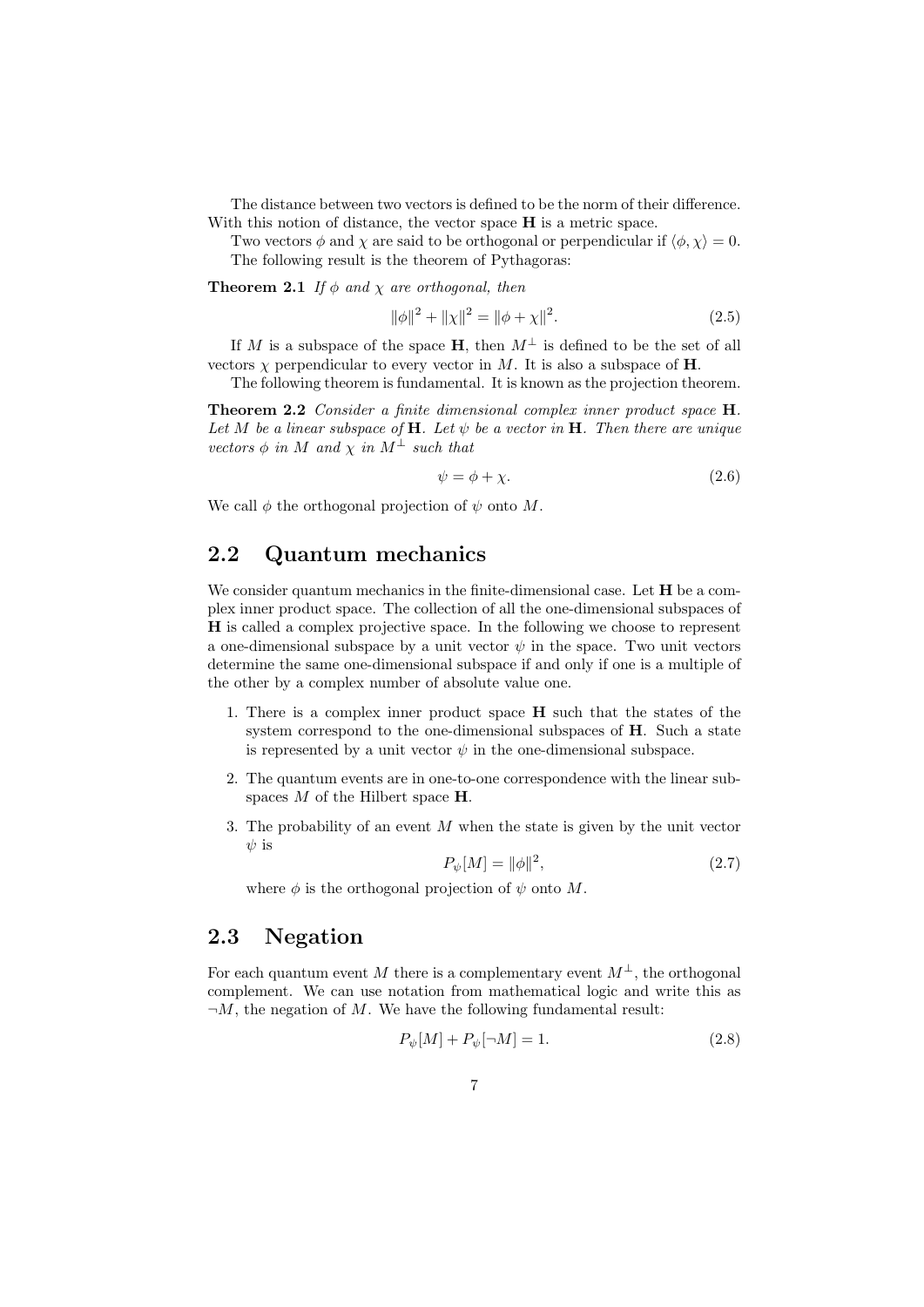This of course is just the theorem of Pythagoras in quantum mechanical language. The interpretation of this is that the event  $\neg M$  happens precisely when the event M does not happen. So it is reasonable that the probabilities add to one. Sometimes we say that the zero subspace represents the impossible event and the entire space H represents the sure event. Whatever the state, the probability of the impossible event is zero, while the probability of the sure event is one.

### 2.4 Conjunction

Given two closed subspaces M and N,  $M \cap N$  is also a closed subspace. We say that two quantum events  $M$  and  $N$  are compatible if every vector in  $H$  may be written as a sum of its projections on the four subspaces  $M \cap N$ ,  $M \cap N^{\perp}$ ,  $M^{\perp} \cap N$ , and  $M^{\perp} \cap N^{\perp}$ .

If  $M$  and  $N$  are compatible, then define the conjunction of the two events to be

$$
M\&N = M \cap N.\tag{2.9}
$$

This makes sense, because for compatible events we have the identity

$$
P_{\psi}[M\&N] + P_{\psi}[M\&\neg N] + P_{\psi}[\neg M\&N] + P_{\psi}[\neg M\&\neg N] = 1 \qquad (2.10)
$$

for every vector  $\psi$ . In particular, we have the identity

$$
P_{\psi}[M] = P_{\psi}[M\&N] + P_{\psi}[M\&\neg N] \tag{2.11}
$$

for every vector  $\psi$ .

If M and N are not compatible, then we do not try to define the conjunction. Subspaces in general position tend not to be compatible. In ordinary probability theory there is no obstacle to forming the conjunction of two events. This is the main distinction between quantum mechanics and probability.

The philosophical justification for incompatible quantum events is often taken to be the following. An experiment that measures whether one event occurs or not may preclude an experiment that measures whether the other event occurs or not. So in principle it is meaningless to speak of the joint occurrence of the events.

### 2.5 An uncertainty principle

Even when the conjunction of two events  $M$  and  $N$  is not defined, it is possible to compute the probabilities of the two events separately. We want to give an uncertainty principle relating these probabilities.

Given two subspaces, we want to define the minimum angle between these two subspaces. It will be an angle  $\theta$  between 0 and  $\pi/2$ . The definition is that  $\cos^2(\theta)$  is the maximum value of  $|\langle \psi, \phi \rangle|^2$  for unit vectors  $\psi$  in M and  $\phi$  in N. If  $\cos^2(\theta)$  is near zero, then  $\theta$  is near  $\pi/2$ , and the subspaces are nearly orthogonal.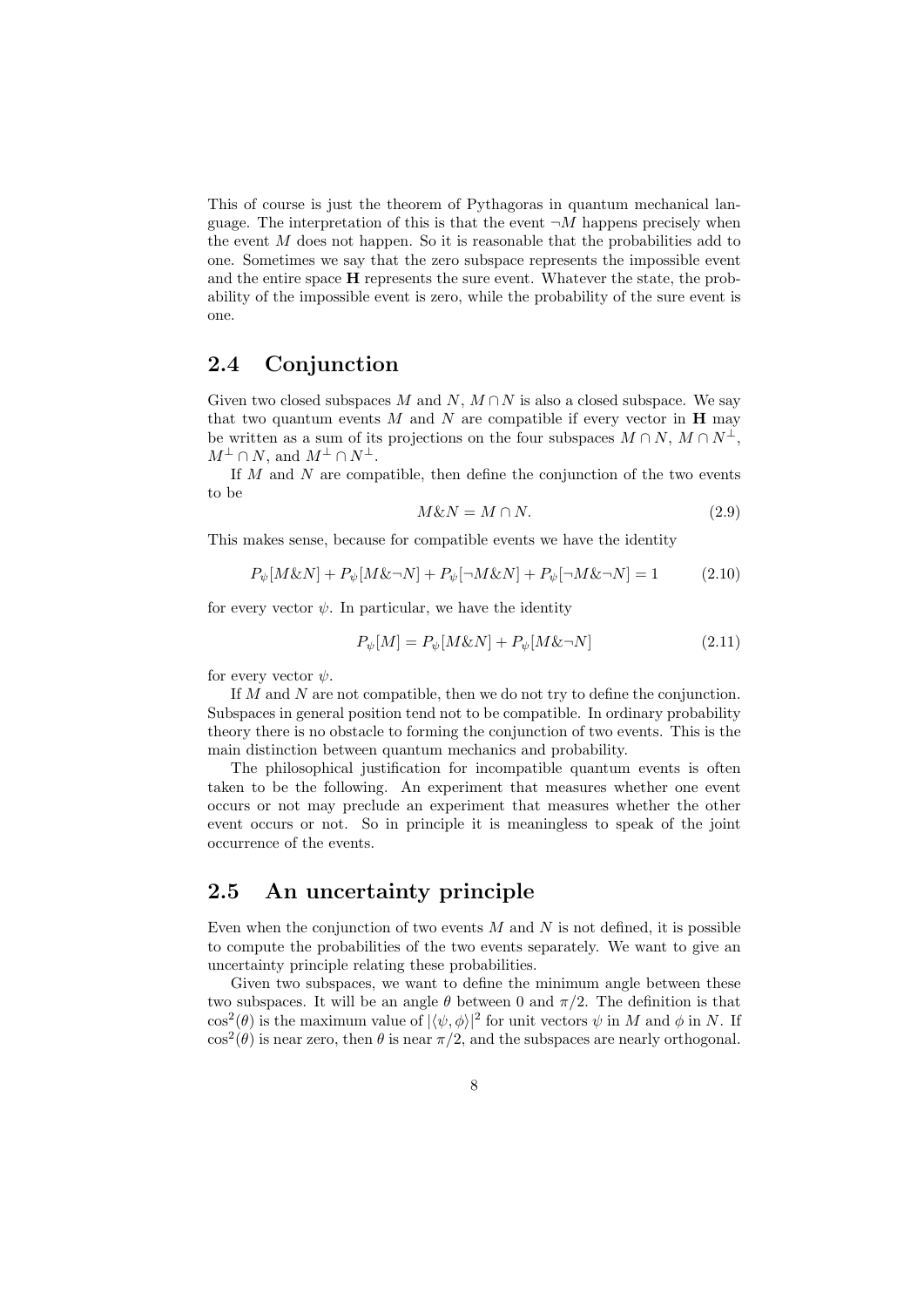If  $\cos^2(\theta)$  is close to one, then  $\theta$  is near zero, and the subspaces can be rather close to each other.

The uncertainty principle is stated in the following theorem.

**Theorem 2.3** Let  $M$  and  $N$  be two subspaces corresponding to quantum events. Let  $\theta$  be the minimum angle (between 0 and  $\pi/2$ ) between the two subspaces. Let  $\psi$  be a unit vector representing a quantum state. Then

$$
P_{\psi}[M] + P_{\psi}[N] \le 1 + \cos(\theta). \tag{2.12}
$$

Thus if the angle  $\theta$  is close to  $\pi/2$ , the subspaces are nearly orthogonal,  $cos(\theta)$  is close to zero, and the right hand side is close to one. This says that the two probabilities cannot both be close to one. This is the sense in which this is an uncertainty principle.

Consider two intervals, an interval  $I$  of position values and and interval  $\overline{I}$ of momentum values. Suppose that the length of I is  $\delta x$  and the length of  $\tilde{I}$  is  $\Delta p$ . (Here  $\Delta x$  and  $\Delta p$  are arbitrary positive numbers, not necessarily arising as standard deviations.) It will be shown in the next lecture that if M is the event that the position  $x$  is in the interval  $I$  and  $N$  is the event that the momentum  $p$  is in the interval  $I$ , then

$$
\cos(\theta) \le \sqrt{\frac{\Delta x \Delta p}{2\pi \hbar}}.\tag{2.13}
$$

Thus when the product of the two lengths is small with respect to Planck's constant, the cosine is close to zero, and the uncertainty principle constrains the probabilities. For example, if the product of the numbers  $\Delta x$  and  $\Delta p$ happens to be  $\frac{1}{100}$  of  $2\pi\hbar$ , the sum of the probabilities that x is in the space interval I and p is in the momentum interval  $\tilde{I}$  can be at most  $\frac{1}{10}$ . This is quite far from the maximum value of 2 that one would get classically by constraining the position and momentum to be in these intervals with probability one. For example, if the probability that  $x$  is in  $I$  is close to one, then the probability that  $p$  is in  $\tilde{I}$  is close to zero.

#### Technical note: Hilbert space

These lectures for the main part only consider quantum mechanics in which the complex inner product space is finite dimensional. However the geometric picture of states and quantum events also works in the infinite dimensional case. There is an additional condition on the complex inner product space **H**. It must be a Hilbert space, which means that it is a complete metric space with respect to the norm. The quantum events are then identified with those linear subspaces that are themselves Hilbert spaces. Since a subset of a complete metric space is complete if and only if it is closed, these are the same as the closed linear subspaces. With this restriction, the projection theorem remains true, and the theory proceeds as above.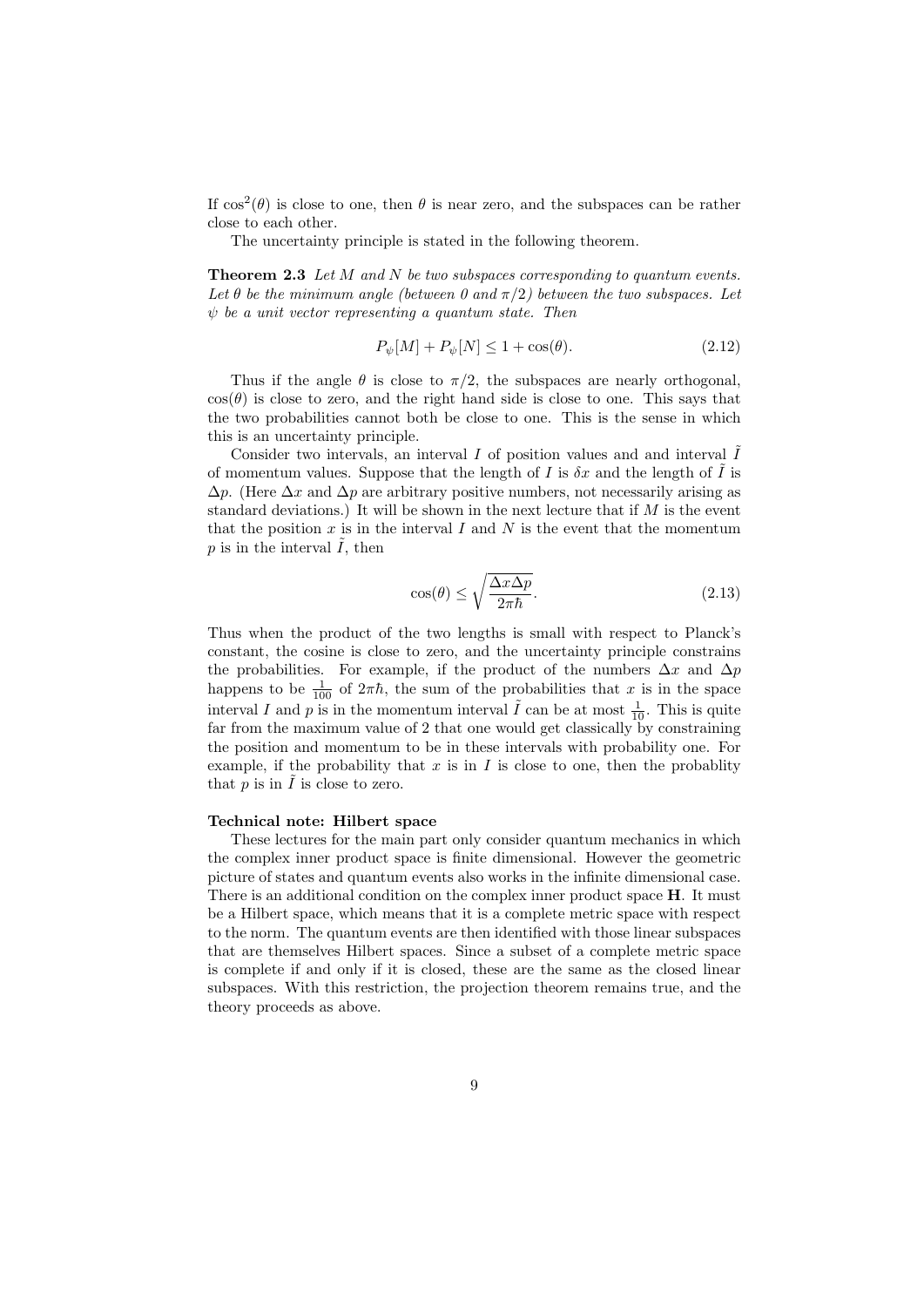### Chapter 3

## Commutation relations

### 3.1 Unitary operators

As before we consider a finite dimensional complex inner product space H.

We have seen that the fundamental quantities in quantum mechanics are the states (given by unit vectors) and the quantum events (given by subspaces).

Let  $A$  be a linear transformation from  $H$  to itself. We shall call such a linear transformation an operator. We need the concept of adjoint operator  $A^*$ . This is the operator that satisfies the identity

$$
\langle A^* \phi, \psi \rangle = \langle \phi, A\psi \rangle \tag{3.1}
$$

for all pairs of vectors  $\phi$  and  $\psi$ .

We also need the concepts of self-adjoint operator and unitary operator. A self-adjoint operator is equal to its own adjoint:  $A^* = A$ . A unitary operator is an operator whose adjoint is equal to its inverse:  $U^* = U^{-1}$ . In particular,

$$
\langle U^{-1}\phi, \psi \rangle = \langle \phi, U\psi \rangle \tag{3.2}
$$

which means that

$$
\langle \chi, \psi \rangle = \langle U \chi, U \psi \rangle. \tag{3.3}
$$

A unitary operator preserves the inner product.

#### 3.2 Projections

We can identify the subspaces by the corresponding projection operators. If M is a closed subspace of  $H$ , then there is an operator  $E$  of orthogonal projection onto  $M$ . This is a linear transformation  $E$  from  $H$  to itself such that  $E$  is selfadjoint and idempotent, that is, such that  $E = E^*$  and  $E^2 = E$ . Conversely, given such a projection operator  $E$ , its range is a subspace  $M$ . So there is a one-to-one correspondence between projection operators and quantum events.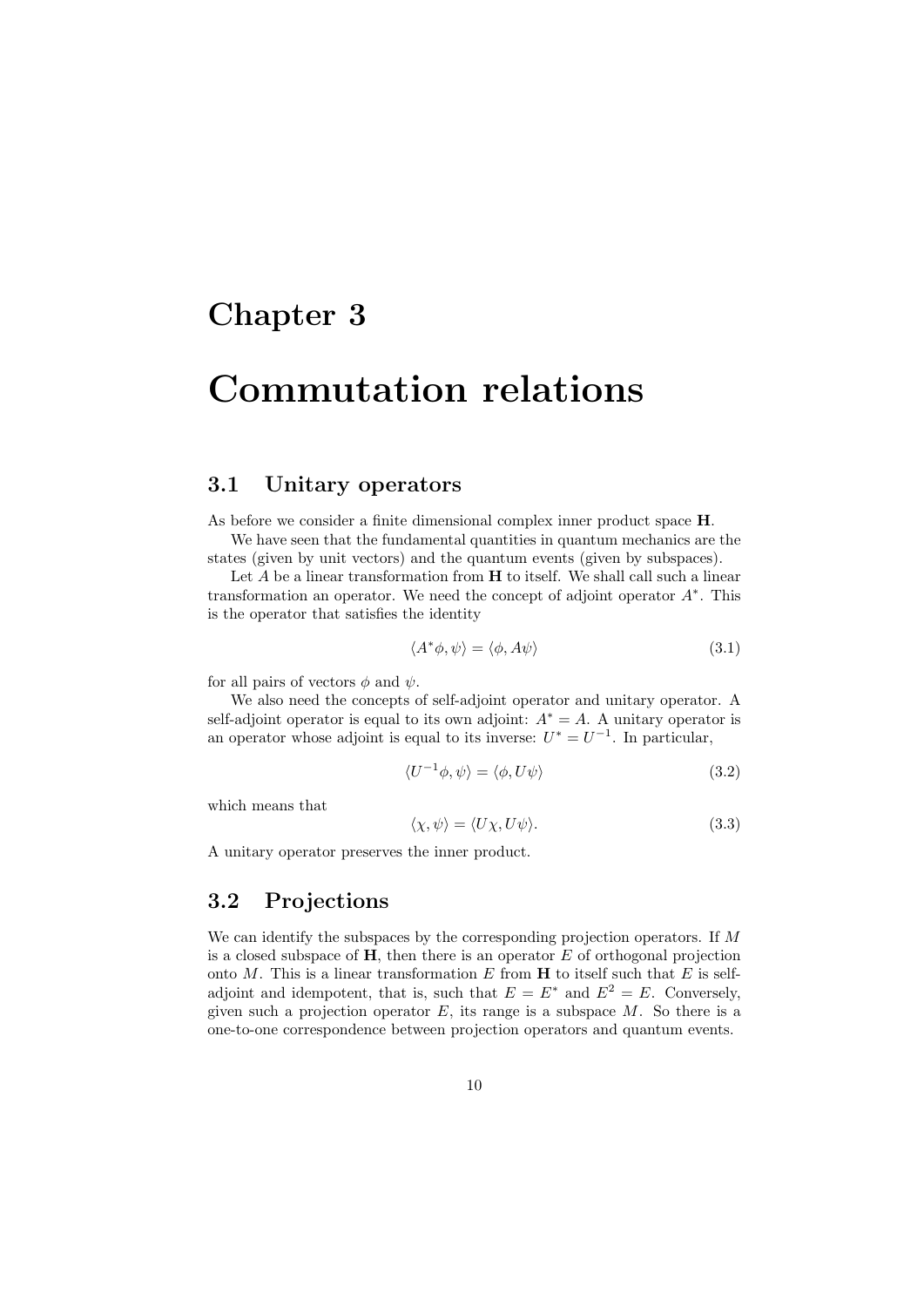The logical operators on projections follow from the corresponding logical operations on subspaces. The projection corresponding to the negation of  $E$  is I–E. It is also a projection, since it is self-adjoint and  $(I-E)^2 = I-2E+E^2 =$  $I - 2E + E = I - E.$ 

The logical operation of conjunction is multiplication, but it is only defined when the projections commute. Thus if  $E$  and  $F$  are projections, the adjoint is  $(EF)^* = F^*E^* = FE$ , and the square is  $EFEF$ . If  $EF = FE$ , then  $(EF)^* = EF$  and  $EFEF = E^2F^2 = EF$ . So when E and F commute, then EF is also a projection.

Finally, the logical operation of disjunction is defined for commuting projections E and F by  $I - (I - E)(I - F) = E + F - EF$ . From now on we identify quantum events with projections.

We can write the probability of a quantum event E in the state  $\psi$  to be

$$
P_{\psi}[E] = ||E\psi||^2 = \langle E\psi, E\psi \rangle = \langle \psi, E\psi \rangle. \tag{3.4}
$$

The equivalence between the last two ways of writing this uses the relations  $E = E^*$  and  $E^2 = E$ .

If  $U$  is a unitary operator and  $M$  is a subspace, then the image  $UM$  is another subspace. If  $E$  is the projection on  $M$ , then the projection on  $UM$  is  $UEU^{-1}$ . In fact, it is easy to verify that  $UEU^{-1} = UEU^*$  is a projection and has range  $UM$ . The quantum mechanical probabilities are invariant under such unitary transformations. This is expressed by the equation

$$
P_{U\psi}[UEU^{-1}] = P_{\psi}[E].
$$
\n(3.5)

Consequently, such an overall unitary transformation of both states and events should not affect the physical predictions. This property is called the unitary invariance of quantum mechanics.

### 3.3 Discrete position and momentum

As an example of a quantum mechanical system we consider a one-dimensional periodic system with  $N$  points arranged in a circle. We think of the  $N$  points mathematically as the set  $0, 1, 2, \ldots, N-1$  with addition defined modulo N. Thus this is a finite commutative group. Physically, we think of the points as the sites in a one-dimensional crystal. The crystal is taken to be periodic for mathematical convenience, but it turns out that many physical predictions do not depend heavily on this assumption.

It turns out that in this model the momentum will also assume a finite set of N values. This seems curious, but it is actually quite common in the description of matter at the atomic level, in the context of solid state physics. Of course the value of  $N$  will be extremely large, perhaps on the order of  $10^8$ . (Even more common are two or three dimensional systems, where the number of crystal sites would be  $10^{16}$  or  $10^{24}$ .)

The initial description of this system will be one in which the inner product space H has a specific form as a space of functions (actually finite sequences).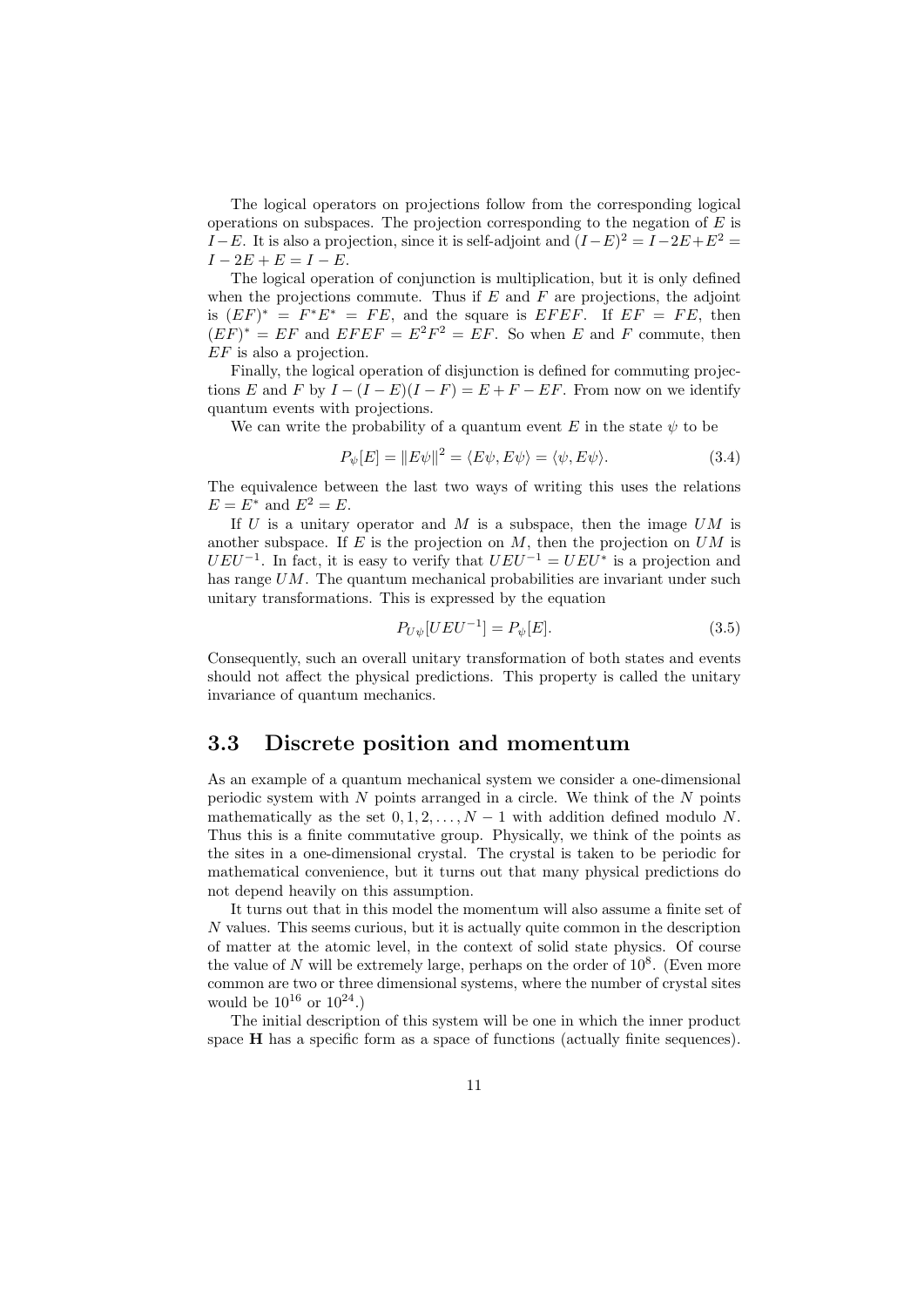Thus it is not in the spirit of unitary invariance. We shall see later in this lecture how to give a description in the spirit of unitary invariance.

The complex vector space is  $\mathbb{C}^N$  with the usual inner product. We think of this space as the space of all complex functions defined on the set of crystal sites  $0, 1, 2, \ldots, N - 1$ . The inner product of two functions is

$$
\langle f, g \rangle = \sum_{n=0}^{N-1} f(n)^* g(n). \tag{3.6}
$$

The superscript ∗ denotes complex conjugate.

Next we need some projections. The event  $E_m$  that the position of the particle is at m is the orthogonal projection onto the indicator function  $\delta_m$ whose value at n is given by the identity matrix  $\delta_{mn}$ . Thus

$$
E_m f(n) = \delta_{mn} f(m). \tag{3.7}
$$

Thus in the representation  $E_m$  is a diagonal matrix with a 1 on the mth place on the diagonal.

The event  $F_k$  that the momentum of the particle is k is the orthogonal projection onto the normalized exponential function  $\phi_k$  whose value at n is

$$
\phi_k(n) = \frac{1}{\sqrt{N}} \exp(\frac{2\pi i k n}{N}).
$$
\n(3.8)

Thus  $F_k f = \phi_k \langle \phi_k, f \rangle$ , or more explicitly,

$$
F_k f(n) = \phi_k(n) \sum_{r=0}^{N-1} \phi_k(r)^* f(r) = \frac{1}{N} \exp(\frac{2\pi i k n}{N}) \sum_{r=0}^{N-1} \exp(-\frac{2\pi i k r}{N}) f(r).
$$
 (3.9)

This is a rank one matrix.

Furthermore, we need unitary operators. The unitary operator that translates in space is

$$
Vf(n) = f(n-1) \tag{3.10}
$$

where the subtraction is taken modulo  $N$ . This is a matrix most of whose entries are ones just below the diagonal. It is a position shift because it takes the indicator function  $\delta_m$  to the indicator function  $\delta_{m+1}$ . The effect of this on the position projection operators is thus  $VE_mV^{-1} = E_{m+1}$ . Furthermore, it is possible to calculate that the position shift V may be expressed in terms of the momentum operators  $F_k$  by

$$
V = \sum_{k=0}^{N-1} \exp\left(\frac{-2\pi i k}{N}\right) F_k.
$$
 (3.11)

This is because shifting the exponential function is the same as multiplying it by the phase factor.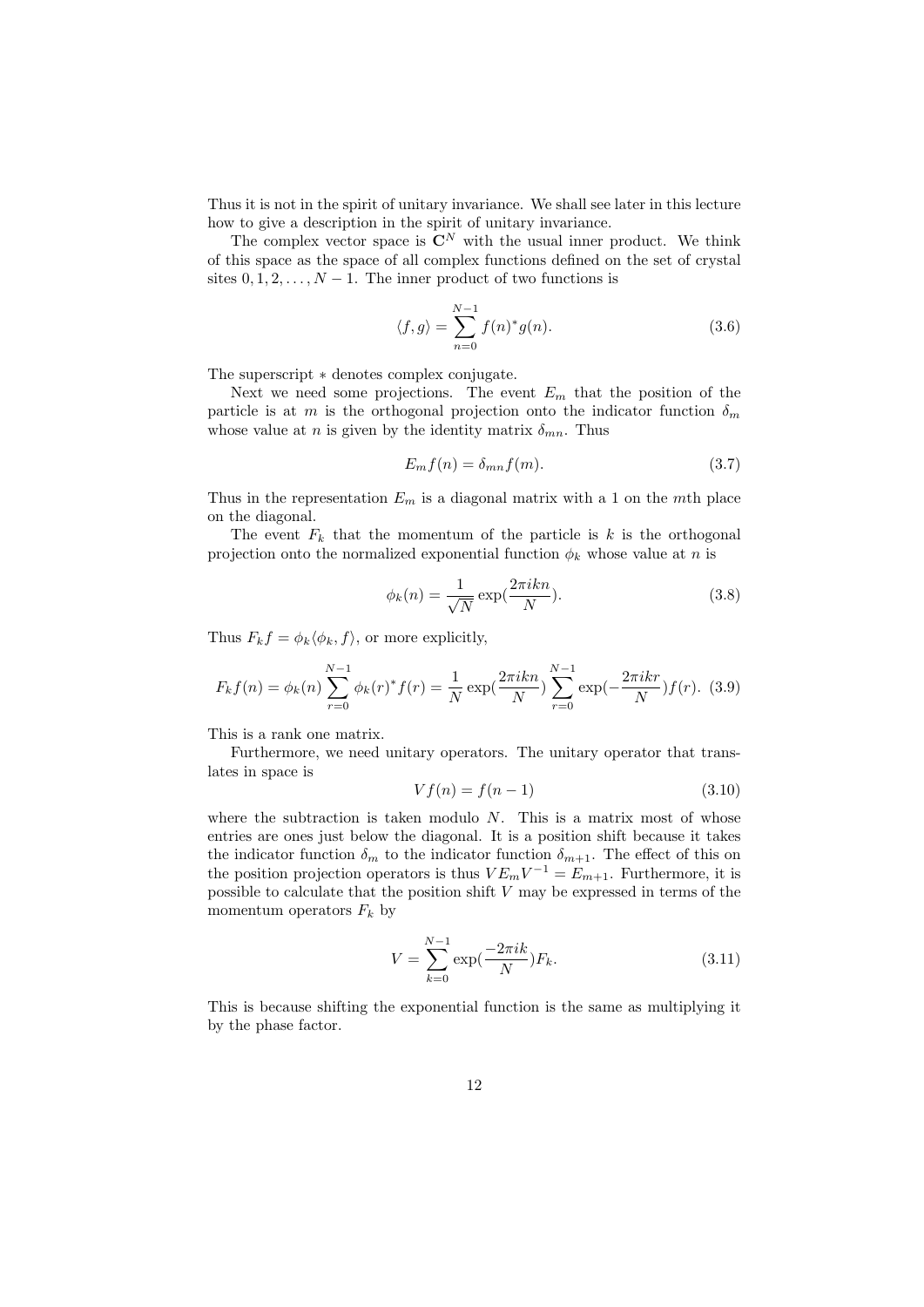The unitary operator that translates in momentum is

$$
Uf(n) = \exp(\frac{2\pi i n}{N})f(n). \tag{3.12}
$$

This is a diagonal matrix. It is a momentum shift because it takes the function  $\phi_k$  with momentum k to the function  $\phi_{k+1}$  with momentum  $k+1$ . The effect on the momentum projection operators is thus  $UF_kU^{-1} = F_{k+1}$ . The momentum shift may be expressed in terms of the position operators  $E_m$  by

$$
U = \sum_{m=0}^{N-1} \exp(\frac{2\pi im}{N}) E_m.
$$
 (3.13)

We can summarize these results in the following list.

- The position projection  $E_m$  projects onto the subspace spanned by the indicator function  $\delta_m$ .
- The momentum projection  $F_k$  projects onto the subspace spanned by the exponential function  $\phi_k$ .
- The position shift operator V shifts position according to  $V \delta_m = \delta_{m+1}$ , or

$$
VE_mV^{-1} = E_{m+1}.
$$
\n(3.14)

It is a function of momentum.

• The momentum shift operator U shifts momentum according to  $U\phi_k =$  $\phi_{k+1}$ , or

$$
UF_kU^{-1} = F_{k+1}.
$$
\n(3.15)

It is a function of position.

There is a particularly elegant representation of these facts in terms of the unitary operators alone. This is expressed in the following relations. The interesting thing is that these relations are just different ways of writing the same thing.

• The position shift operator  $V$  shifts  $U$  according to

$$
VUV^{-1} = \exp(-\frac{2\pi i}{N})U.
$$
 (3.16)

• The momentum shift operator  $U$  shifts  $V$  according to

$$
UVU^{-1} = \exp\left(\frac{2\pi i}{N}\right)V.\tag{3.17}
$$

Note: For mathematical convenience we have been considering the position  $n$  and quantum mechanical momentum  $k$  as having integer values. In actual quantum mechanical calculations the position x is  $n \delta x$ , where  $\delta x$  is a distance unit. Similarly, the momentum p is  $k \delta p$ , where  $\delta p$  is a momentum unit equal to Planck's constant  $\hbar$  times  $2\pi/(N\delta x)$ .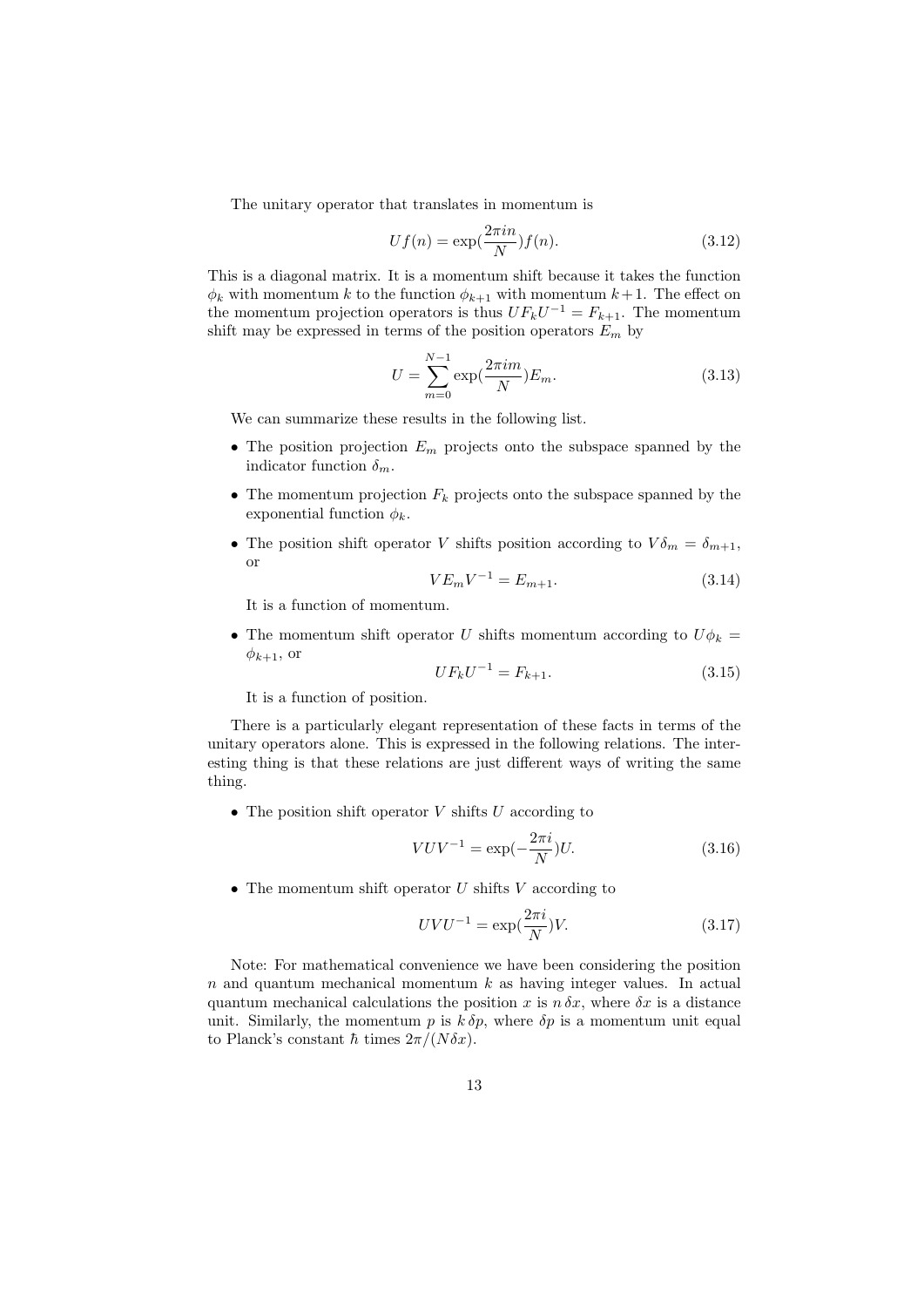#### 3.4 A discrete uncertainty principle

Let us look at the probability that a particle is simultaneously localized in space and in momentum. Say that it is localized in a set  $A$  in space and a set  $B$  in momentum. The corresponding projections are

$$
E(A) = \sum_{n \in A} E_n \tag{3.18}
$$

and

$$
F(B) = \sum_{k \in B} F_k. \tag{3.19}
$$

We know that

$$
\langle \psi, E(A)\psi \rangle + \langle \psi, F(B)\psi \rangle \le 1 + \cos(\theta), \tag{3.20}
$$

where  $\theta$  is the minimum angle between the range of  $E(A)$  and the range of  $E(B)$ . Thus if  $cos(\theta)$  is close to zero, that is,  $\theta$  is close to  $\pi/2$ , then it is impossible that the position is localized in A and the momentum in B.

Now it is not hard to see that

$$
\cos^2(\theta) \le \text{tr}(E(A)F(B)E(A)).\tag{3.21}
$$

It suffices to take  $\psi$  to be a unit vector in the range of  $E(A)$  and  $\phi$  to be a unit vector in the range of  $F(B)$ , with  $|\langle \psi, \phi \rangle|^2$  maximal. This maximal value is  $\cos^2(\theta)$ . Then the projection of  $\psi$  onto the range of  $F(B)$  is  $\langle \phi, \psi \rangle \phi$ . Finally,

$$
\langle \psi, E(A)F(B)E(A)\psi \rangle = \langle \psi, F(B)\psi \rangle = |\langle \psi, \phi \rangle|^2 \tag{3.22}
$$

is a diagonal matrix element and so is a lower bound for the trace.

Let  $a$  be the number of points in  $A$  and  $b$  be the number of points in  $B$ . Then

$$
\operatorname{tr}(E(A)F(B)E(A)) = \frac{ab}{N}.\tag{3.23}
$$

Thus if  $ab$  is considerably less than  $N$ , then the probabilities of simultaneous localization in position and momentum cannot both be near one.

It is interesting to look at the continuum limit. Think of the points in space as being spaced by  $\delta x$ . Then the points in momentum space are spaced by  $\delta p$ , where

$$
\frac{\delta p \,\delta x}{2\pi\hbar} = \frac{1}{N}.\tag{3.24}
$$

So the condition for the uncertainty principle to apply is that the area in phase space divided by Planck's constant be considerably less than one. The situation is summarized in the following theorem.

**Theorem 3.1** Consider intervals of length  $\Delta x = a\delta x$  and  $\Delta p = b\delta p$ , where a and b are the number of points, and where δx and δp are the position and momentum spacings. Then the minimum angle  $\theta$  between the corresponding position and momentum subspaces is constrained by

$$
\cos^2(\theta) \le \frac{\Delta x \, \Delta p}{2\pi\hbar}.\tag{3.25}
$$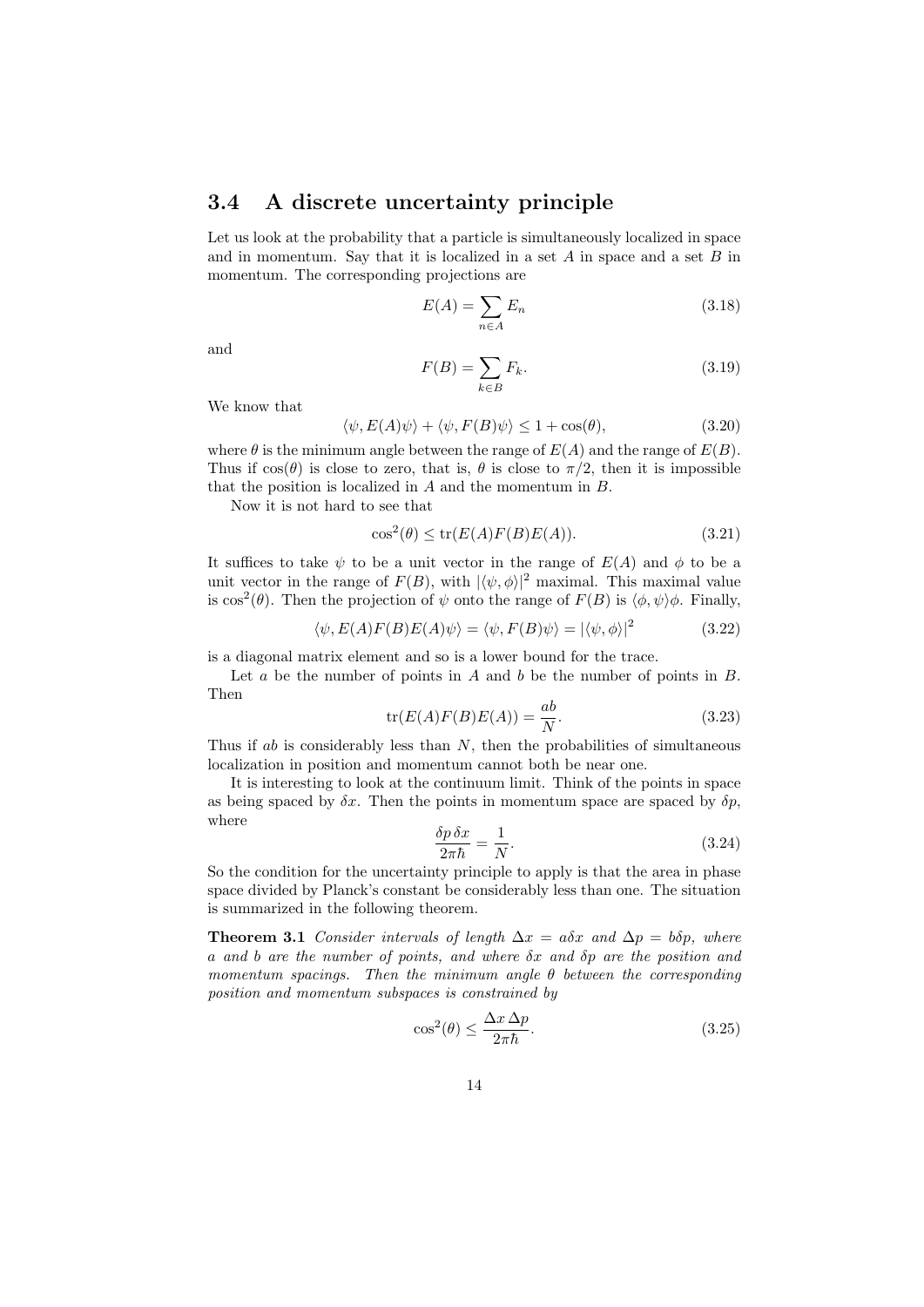### 3.5 A discrete commutation relation

Up to now we have considered the events by specifying them in a particular representation of the vector space as a space  $\mathbb{C}^N$  of functions. It would be nice to have a more intrinsic characterization of these physical quantities, one compatible with the principle of unitary invariance. In this section we will see that the structure of the position and momentum events and of the position and momentum shift operators may be determined from abstract conditions that make no assumption about the particular form of the vector space.

Thus we assume that we have a finite-dimensional complex inner product space  $H$ . We have a number N and two unitary operators U and V. The operator V will describe translation in space by one step, while the  $U$  will describe translation in momentum by one step. In our case both space and momentum are periodic with period N. Thus we require that  $U^N = I$  and  $V^N = I$ . Finally we require that the operators satisfy the commutation relation

$$
UV = \exp(\frac{2\pi i}{N})VU.
$$
\n(3.26)

The commutation relation relates shifts in space (according to  $V$ ) and in momentum (according to U). If we write it as  $VUV^{-1} = \exp(-2\pi i/N)U$ , then it says that a shift in space given by  $V$  makes a phase change in the momentum shift operator  $U$ . We shall see that the commutation relation not only relates the operators to each other, but also restricts the form of the individual operators.

We already know examples of operators  $U$  and  $V$  satisfying these relations. These are the concrete examples that we saw before, which for the moment we will denote by  $\hat{U}$  and  $\hat{V}$ . In this standard representation the inner product space is  $\mathbf{C}^N$  and the operators  $\hat{U}$  and  $\hat{V}$  are given by

$$
\hat{U}f(n) = \exp(\frac{2\pi in}{N})f(n) \tag{3.27}
$$

and

$$
\hat{V}f(n) = f(n-1). \tag{3.28}
$$

The goal is to show that every solution satisfying the commutation relations together with a multiplicity condition is isomorphic to the standard representation. Thus one would like to show that there is a unitary operator W from  $\mathbb{C}^N$ to  $H$  such that the operators  $U$  and  $V$  take the form

$$
U = W\hat{U}W^{-1} \tag{3.29}
$$

and

$$
V = W\hat{V}W^{-1}.\tag{3.30}
$$

Theorem 3.2 Let H be a complex inner product space of finite dimension. Suppose that U and V are unitary operators with  $U^N = I$  and  $V^N = I$ . Suppose that they satisfy the commutation relation. Finally, suppose that the eigenvalues of  $U$  and  $V$  have multiplicity one. Then  $U$  and  $V$  are isomorphic to the momentum and position translation operators of the standard representation.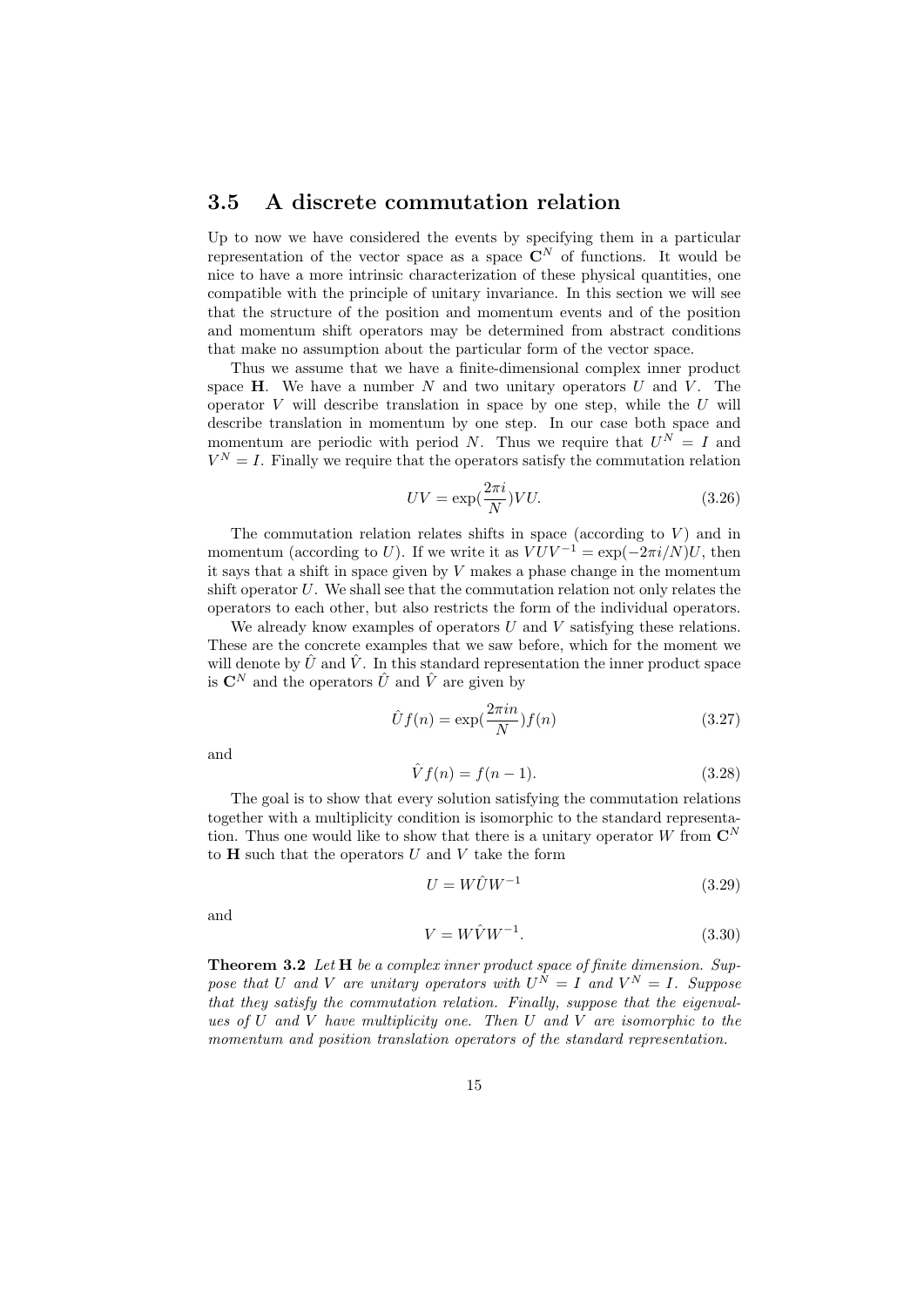Proof: First we construct the projection operator corresponding to the mth point in space by

$$
E_m = \frac{1}{N} \sum_{j=0}^{N-1} \exp(-\frac{2\pi imj}{N}) U^j.
$$
 (3.31)

We can recover the unitary operator  $U$  from these projection operators. In fact the *j*th power of  $U$  is given by

$$
U^{j} = \sum_{m=0}^{N-1} \exp(\frac{2\pi imj}{N}) E_m.
$$
 (3.32)

In particular from the case  $j = 0$  we see that the projections  $E_m$  sum to the identity operator. Furthermore, if the eigenvalues of  $U$  have multiplicity one. then the projections  $E_m$  have one-dimensional ranges.

Then the commutation relation implies the relation

$$
VE_m = E_{m+1}V.\tag{3.33}
$$

This relates shift in space by one unit to location in space. If we write it as  $VE_mV^{-1} = E_{m+1}$ , then it says that the position subspaces are shifted by the position shift operator in the expected way.

Take a unit vector  $\psi$  in the range of  $E_0$ . Then the relation above implies that the vector  $V^n \psi$  is in the range of  $E_n$ . Since  $\sum_n E_n = I$ , every vector can be expanded in terms of these unit vectors. Thus the vectors  $V^n\psi$  form an orthonormal basis for the vector space H.

Consider the space of all complex functions  $f$  in  $\mathbb{C}^N$ . Let

$$
Wf = \sum_{n} f(n)V^{n}\psi.
$$
\n(3.34)

Then W is unitary from  $\mathbb{C}^N$  to **H**. Furthermore,

$$
VWf = \sum_{n} f(n)V^{n+1}\psi = \sum_{n} f(n-1)V^{n}\psi = W\hat{V}f.
$$
 (3.35)

Also

$$
E_m W f = f(m) V^m \psi = \sum_n \delta_{nm} f(m) V^n \phi = W \hat{E}_m f. \tag{3.36}
$$

Here

$$
\hat{E}_m f(n) = \delta_{nm} f(m) \tag{3.37}
$$

is the position projection in the standard representation. This shows that  $V W = W \hat{V}$  and  $E_m W = W \hat{E}_m$ . In other words, the operators V and  $E_m$ are isomorphic to the position shift and position localization operators in the standard representation. It is then easy to see that  $UW = W\dot{U}$ , so U is isomorphic to the momentum shift operator in the standard representation.

Remark: We have assumed in the above theorem that the multiplicity of the eigenvalues is one. If instead the multiplicity of the eigenvalues is  $q$ , then there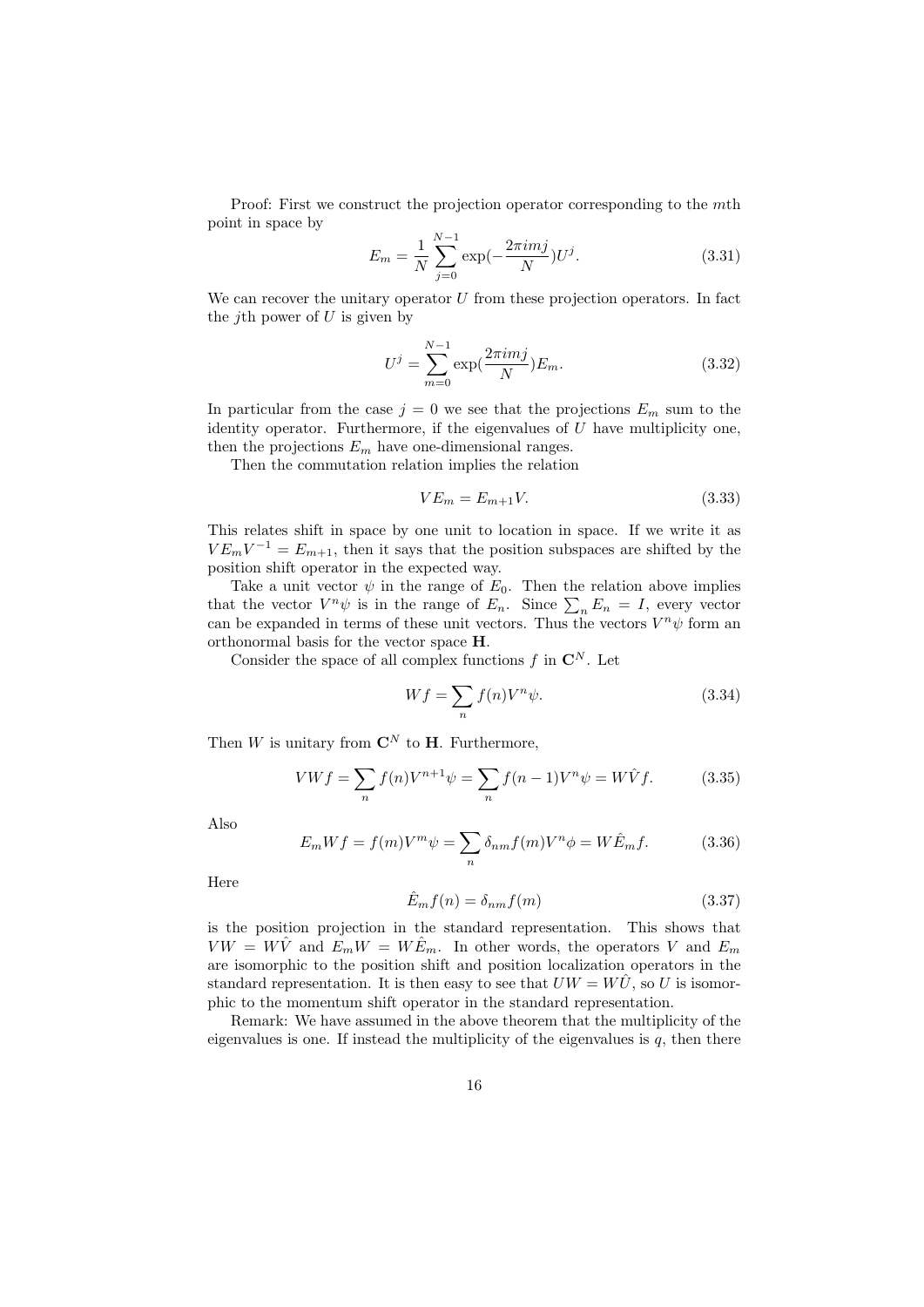is a unitary operator W from **H** to  $\mathbb{C}^{Nq}$  so that under W the operators U and V act like  $q$  copies of the standard example. Some applications require higher multiplicities. For example, if we have a three dimensional crystal with  $N^3$ points, then there will be translations in three directions. The translations in one specified direction will have multiplicity  $q = N^2$ . This number corresponds the number of points in a two dimensional layer that is carried along in the translation.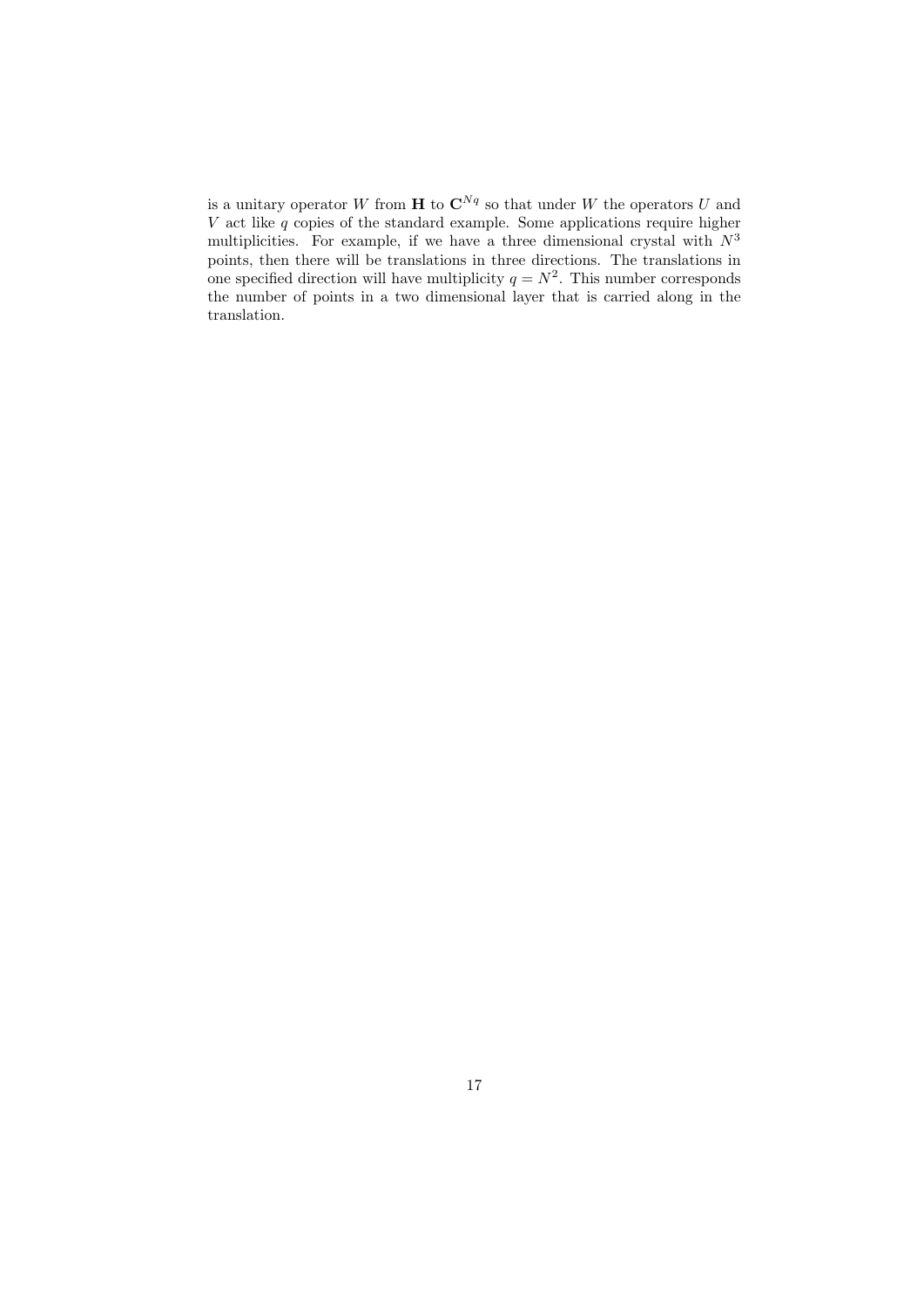### Chapter 4

# Extended and localized states

### 4.1 Energy: the index of extension

The commutation relations determine the structure of quantum events. Which events are important? By far the most important are the ones corresponding to values of the energy. The energy  $H$  is a self-adjoint operator, and its eigenspaces are the relevant subspaces. Thus for each  $\lambda$  that is an eigenvalue of H, the corresponding subspace where  $H - \lambda I$  is zero is the event that the energy has value  $\lambda$ . In the following we shall write  $\lambda_{\alpha}$  with  $\alpha$  in some index set for the possible energy eigenvalues. The corresponding projections onto the eigenspaces are written  $F_{\alpha}$ . If  $\psi$  is the state of the quantum system, then the probability that the energy is  $\lambda_{\alpha}$  is given by  $\langle \psi, F_{\alpha} \psi \rangle$ .

Each eigenspace corresponding to the energy  $\lambda_{\alpha}$  consists of eigenvectors. Denote a typical eigenvector by  $\phi_{\alpha}$ . Then  $F_{\alpha}\phi_{\alpha} = \phi_{\alpha}$ , so the probability  $\langle \phi_\alpha, F_\alpha \phi_\alpha \rangle = 1$ . Thus  $\phi_\alpha$  represents a state in which the energy is sure to be  $\lambda_{\alpha}$ . These energy states are important in many physical problems. For this reason it is customary to talk almost interchangeably about energy events and energy states.

The energy  $H$  is the sum of two terms:

$$
H = H_0 + V.\t\t(4.1)
$$

The first term represents kinetic energy; the second term represents potential energy. The kinetic energy and the potential energy are each easy to understand. The challenge is to understand the properties of the total energy. In particular, we want to understand the properties of the eigenfunctions of H. In the following we deal with the situation when the operator  $H$  acts in the space  $\mathbb{C}^N$  corresponding to N sites in a periodic one-dimensional crystal.

Take a real number  $\lambda$  that is not an eigenvalue of H. Then the operator  $(H - \lambda I)^{-1}$  exists. Consider a site m, and let  $\delta_m$  be the function that is one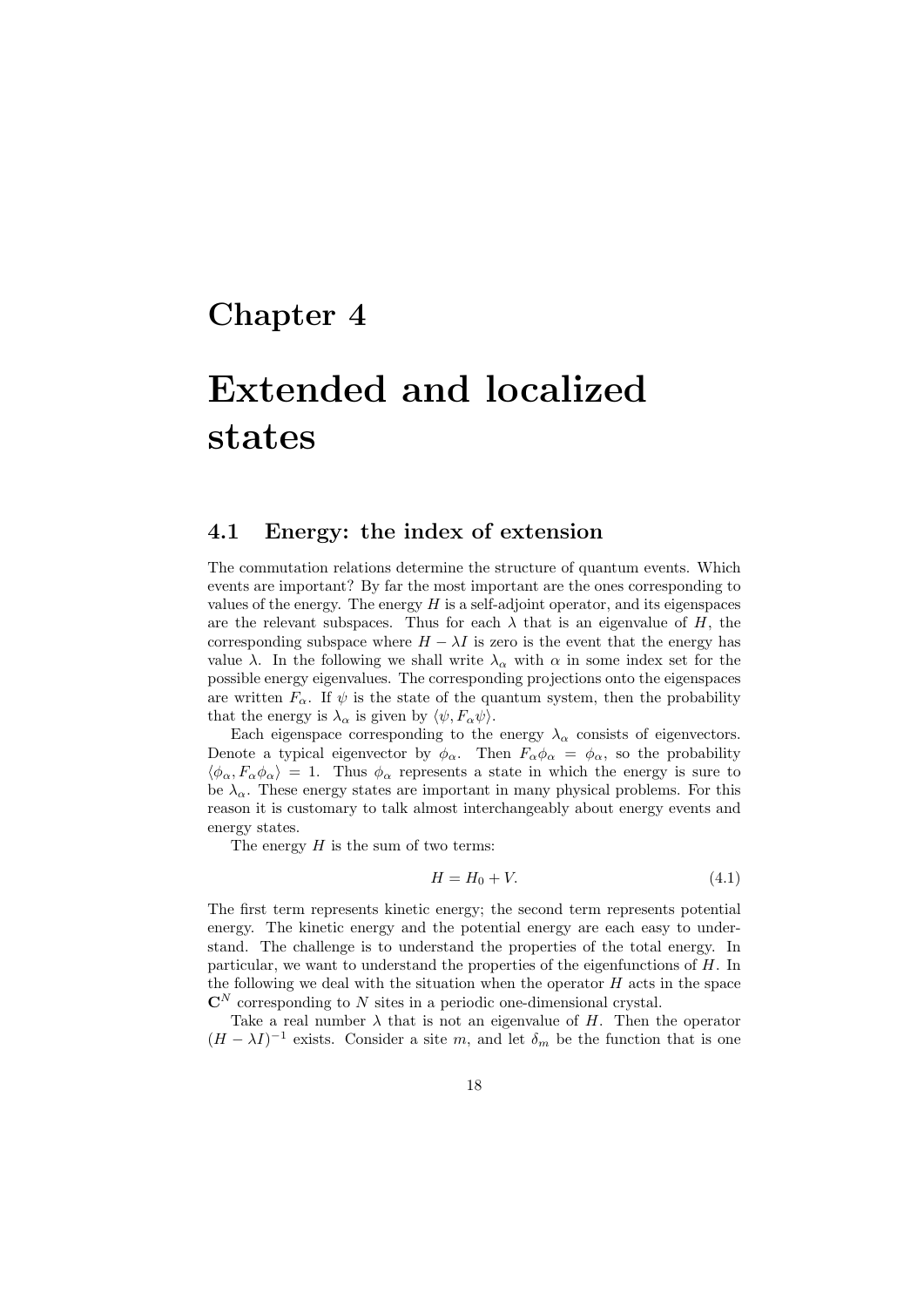at m and zero elsewhere. It follows that  $(H - \lambda I)^{-1} \delta_m$  is also a well-defined function. The square of its norm is

$$
||(H - \lambda I)^{-1}\delta_m||^2 = \sum_{\alpha} \frac{1}{(\lambda_{\alpha} - \lambda)^2} \langle \delta_m, F_{\alpha} \delta_m \rangle.
$$
 (4.2)

This can also be written as

$$
||(H - \lambda I)^{-1} \delta_m||^2 = \sum_{\alpha} \frac{1}{(\lambda_{\alpha} - \lambda)^2} |\phi_{\alpha}(m)|^2,
$$
 (4.3)

where  $\phi_{\alpha}$  is the eigenfunction corresponding to eigenvalue  $\lambda_{\alpha}$ . This comes from expanding the operator in eigenvectors of  $H$ . It is a measure of how many energy events near  $\lambda$  have significant probability when the state is located at site m. We shall use this quantity as an index of how much the individual energy events are extended in space. If the energy events are each extended in space, then they will all involve the site m, and the index  $||(H - \lambda I)^{-1}||$  will be large. If the energy events are each localized in space, then only a few of these events will involve the site  $m$ ; the rest will be localized somewhere else. In this latter case the index will be small.

In summary, the index of extension  $\|(H - \lambda I)^{-1} \delta_m\|^2$  measures the extent to which eigenvalues close to  $\lambda$  have eigenfunctions that overlap significantly with site m. When the number of sites  $N$  is large, there can be many eigenvalues close to  $\lambda$ . The index of extension can still be bounded independently of N, provided that most of the eigenfunctions do not overlap very much with the site m. When this happens for each site m, the eigenfunctions are said to be localized.

### 4.2 Kinetic energy: extended energy states

We continue with the example of a one-dimensional periodic system with N points arranged in a circle. The complex vector space is  $\mathbb{C}^N$  with the usual inner product.

The kinetic energy operator is a function of momentum. Recall that the unitary operator that translates in space is

$$
Vf(n) = f(n-1) \tag{4.4}
$$

where the subtraction is taken modulo  $N$ . This is a function of momentum. The adjoint operator is

$$
V^*f(n) = f(n+1).
$$
 (4.5)

The kinetic energy operator is

$$
H_0 = -[V^* + V - 2I].
$$
\n(4.6)

Thus it has the explicit form

$$
H_0 f(n) = -[f(n+1) - 2f(n) + f(n-1)].
$$
\n(4.7)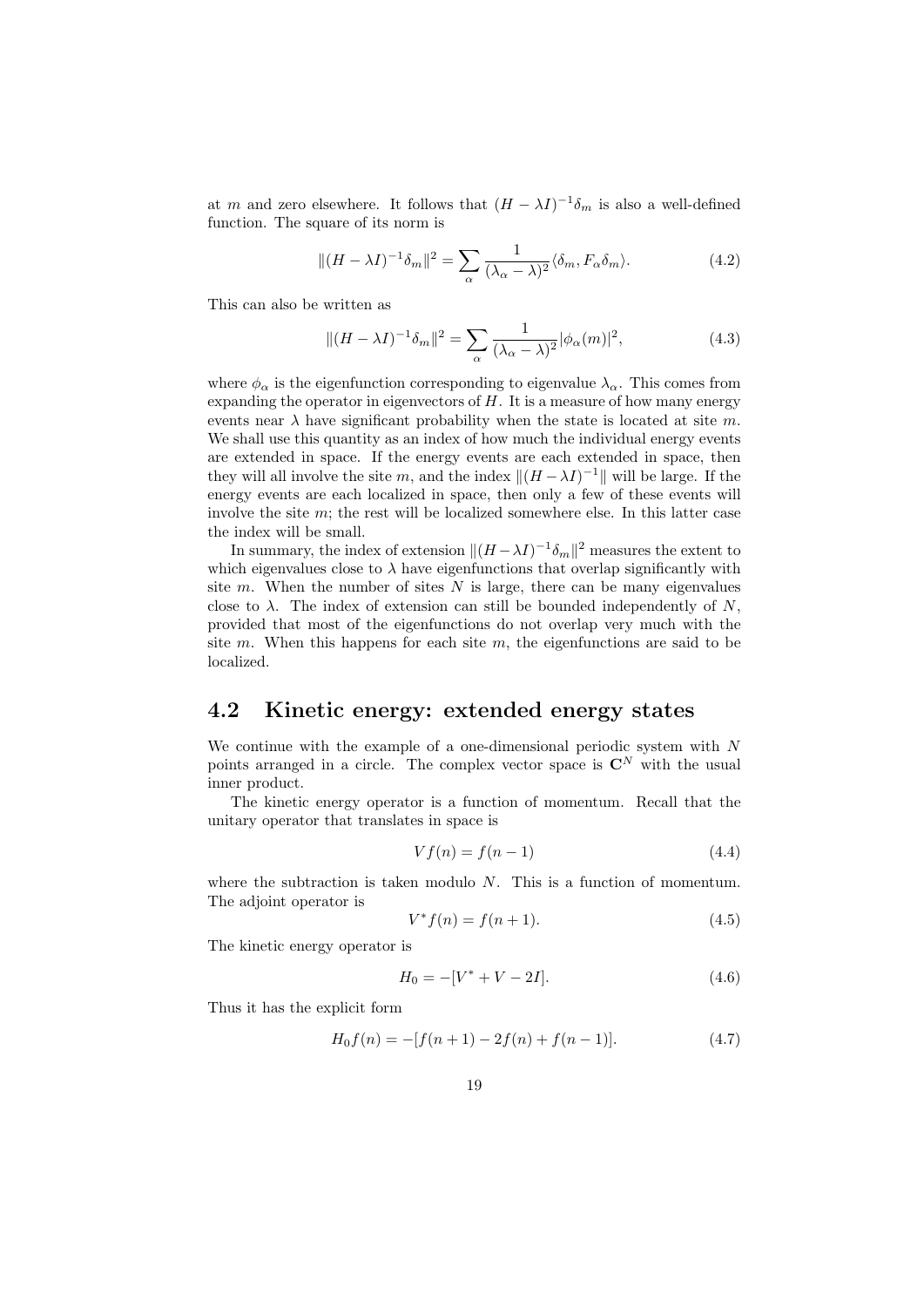The expression in brackets is the second difference operator that is the discrete analog of the second derivative.

The projection onto the subspace with the kth momentum value is the orthogonal projection onto the function whose value at  $n$  is

$$
\phi_k(n) = \frac{1}{\sqrt{N}} \exp(\frac{2\pi i k n}{N}).\tag{4.8}
$$

These are oscillatory functions that run over the entire crystal. Therefore they are called extended states.

If we apply  $H_0$  to this function, we obtain

$$
H_0 \phi_k = 2[1 - \cos(\frac{2\pi k}{N})] \phi_k.
$$
 (4.9)

This can also be written as

$$
H_0 \phi_k = 4 \sin^2(\frac{\pi k}{N}) \phi_k.
$$
\n(4.10)

From this we see that the energy eigenvalues are all of the form

$$
\lambda_k = 4\sin^2(\frac{\pi k}{N}).\tag{4.11}
$$

The values of k run from 0 up to  $N-1$ . There are N energy eigenvalues, and they are all in the interval from  $0$  to 4. When  $N$  is large they are rather closely spaced, in fact distance between adjacent eigenvalues is always bounded by  $4\pi/N$ .

This picture of a band of closely spaced energies is the usual picture of a conduction band in the physics of solids. It describes those electrons in a metallic crystal that are free to move from site to site. The state of each such conduction electron is described by one of the energy states of  $H_0$ . These are extended states. So the probability for finding an electron is spread evenly over the entire crystal.

One mathematical representation of this fact is as follows. As usual, let  $\delta_m$ be the function that is equal to 1 at site  $m$  and zero elsewhere. Then the position projection  $E_m$  is the projection onto  $\delta_m$ . The probability that the position is at m when the state is  $\phi_k$  is

$$
\langle \phi_k, E_m \phi_k \rangle = \frac{1}{N}.\tag{4.12}
$$

This is the same probability for all sites.

There is a complementary result in which the state has fixed position and one is interested in the value of the momentum. Recall that the projection onto the eigenspace for the kth momentum value is

$$
F_k f(n) = \frac{1}{N} \sum_{r=1}^{N-1} \exp(\frac{2\pi i k(n-r)}{N}) f(r).
$$
 (4.13)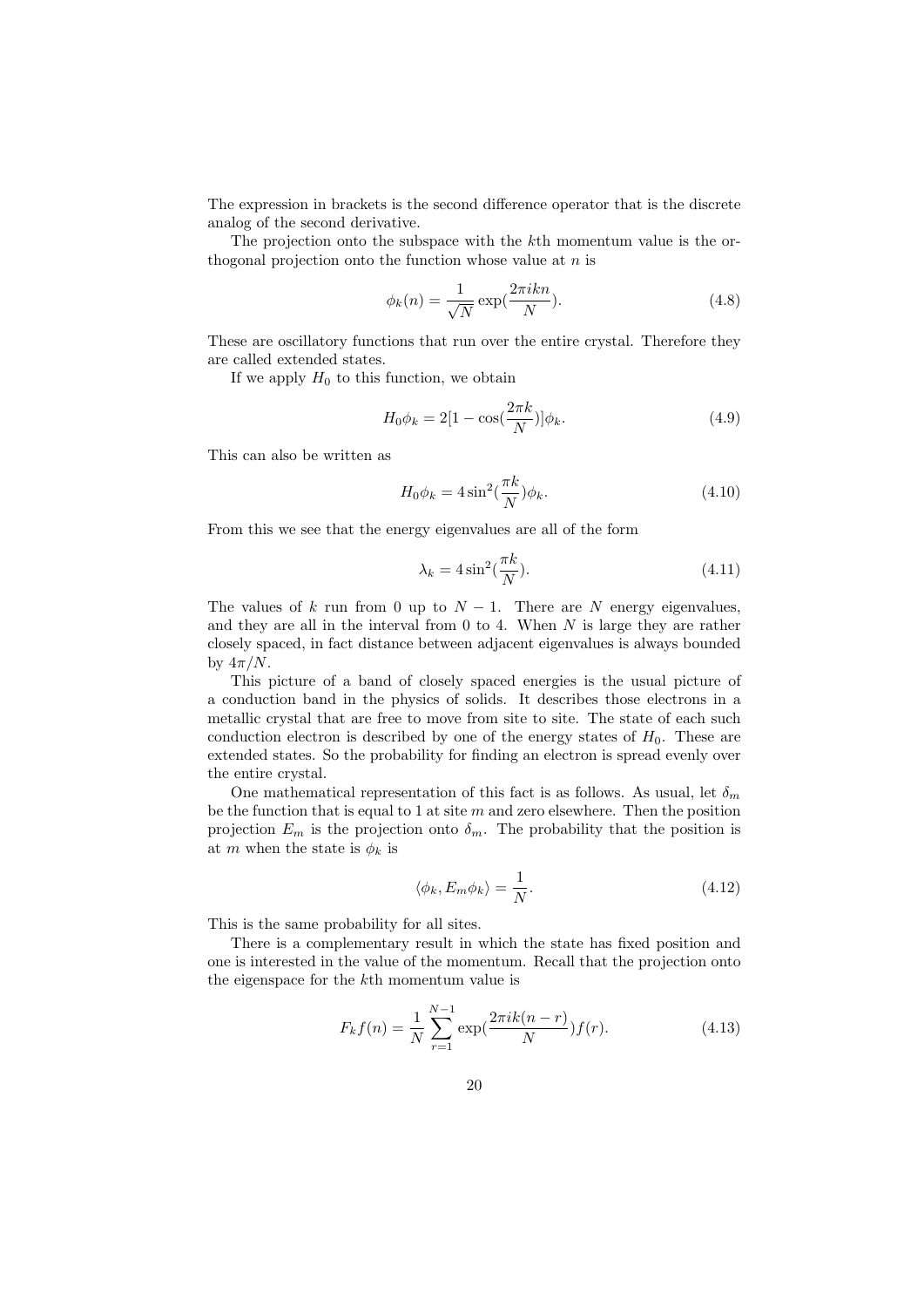Conssider again the function  $\delta_m$  that is 1 at site m and zero elsewhere. This represents a state at which the particle is sure to be at site  $m$ . It is easy to see that the probability that the momentum is  $k$  in this state is

$$
\langle \delta_m, F_k \delta_m \rangle = \frac{1}{N}.\tag{4.14}
$$

For the kinetic energy the index of extension is

$$
||(H_0 - \lambda I)^{-1} \delta_m||^2 = \sum_k \frac{1}{(\lambda_k - \lambda)^2} \frac{1}{N}.
$$
 (4.15)

If  $\lambda$  is in the range from 0 to 4, then it is within a distance  $2\pi/N$  from some  $\lambda_k$ . This shows that

$$
||(H_0 - \lambda I)^{-1} \delta_m||^2 \ge \left(\frac{N}{2\pi}\right)^2 \frac{1}{N} = \frac{N}{4\pi^2}.
$$
 (4.16)

When  $N$  is large, the index of extension is huge. This is because each momentum eigenvector is extended over the whole crystal, and so all of them contribute to energy associated with the state at site m.

### 4.3 Potential energy: localized energy states

The potential energy is a function of position. It is specified by giving a sequence of real numbers  $v_n$  for  $n = 0, 1, 2, ..., N - 1$ . The potential energy operator is

$$
V = \sum_{n} v_n E_n. \tag{4.17}
$$

This acts on a function by the formula

$$
Vf(n) = v_n f(n). \tag{4.18}
$$

Thus V is given by a diagonal matrix.

For the potential energy the index of extension at site  $m$  is just

$$
\|(V - \lambda I)^{-1} \delta_m\|^2 = \frac{1}{(v_m - \lambda)^2}.
$$
\n(4.19)

This will be small unless by accident  $v_m$  happens to be close to  $\lambda$ . In any case, it is independent of  $N$ . A state located at  $m$  will only experience the one value of potential energy associated with  $m$ . The other potential energy eigenvectors do not overlap with m at all. This is localization at its most extreme manifestation.

### 4.4 Random environments

The Anderson model is an attempt to model a disordered system. This is given by taking each coefficient  $v_n$  to be random. Perhaps the simplest scheme is to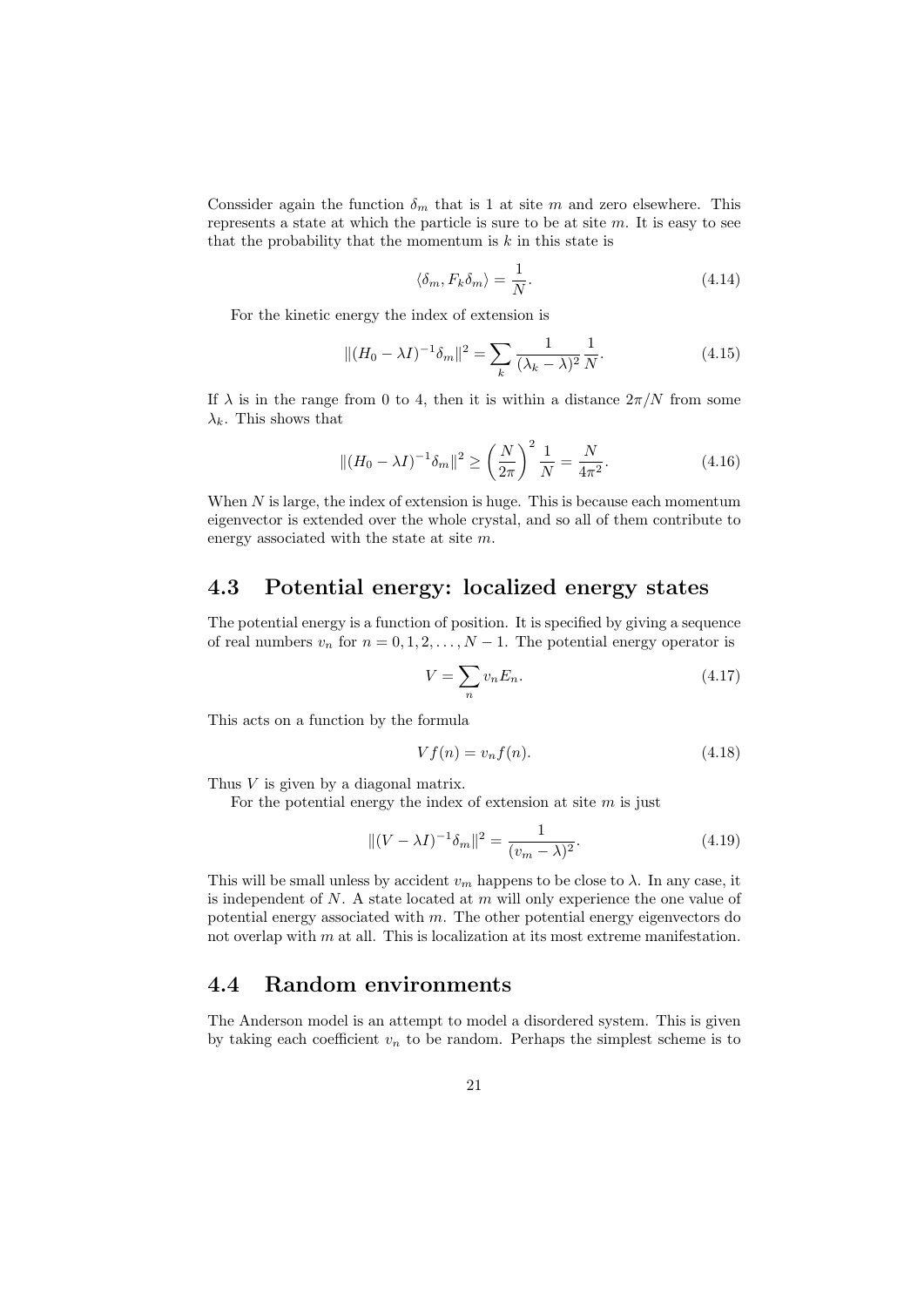take the  $v_n$  to be independent and to have uniform distribution on the interval  $[-\epsilon, \epsilon]$ . Each list of values of the  $v_n$  coefficients is represented by a point in an N dimensional cube of side  $2\epsilon$ . The probability associated with a subset S of the cube is just

$$
Prob[S] = \frac{\text{volume}(S)}{\text{volume}(\text{cube})} = \frac{\text{volume}(S)}{(2\epsilon)^N},\tag{4.20}
$$

where the volume is the volume in the  $N$  dimensional space. Since this is not the quantum mechanical probability, but rather is imposed from the outside, we shall refer to it as the environmental probability.

To think of these probabilities in a more intuitive manner, imagine a random number generator that generates random numbers uniformly in the interval  $-\epsilon$ to  $\epsilon$ . The values of the potential function are obtained by running the random number generator and recording the value, once for each site.

In the Anderson model we can compute environmental probabilities associated with the index of extension for the potential energy. Thus for  $-\epsilon < \lambda < \epsilon$ we have

$$
\text{Prob}[\|(V - \lambda I)^{-1} \delta_m\|^2 \ge K] = \text{Prob}[|v_m - \lambda| \le \frac{1}{\sqrt{K}}] = \frac{1}{\epsilon \sqrt{K}} \tag{4.21}
$$

for large K. Thus for fixed  $\epsilon > 0$  the probability that the index is very large is small.

### 4.5 Total energy: localized energy states

The one-dimensional Anderson model describes a quantum mechanical particle with a random potential energy function. It would seem natural that if the randomness is rather small, then the eigenfuctions would somewhat resemble the eigenfunctions for the kinetic energy, and they would thus be extended in space. However, it turns out that the total energy in the one-dimensional Anderson model has only localized eigenfunctions.

The total energy is given by the operator

$$
H = H_0 + V.\t\t(4.22)
$$

Again this operator will have eigenvalues  $\lambda_{\alpha}$  and corresponding projections  $F_{\alpha}$ onto the eigenspaces. But now they will be much more difficult to compute.

For the random potential energy function of the Anderson model, the corresponding H is a random operator. This means that it is a function of the  $v_n$ coefficients, and one computes probabilities with respect to the environmental probability measure defined above.

The following is the fundamental result about the index of extension for the Anderson model. It says that the index of extension is not likely to be large, no matter how large the crystal. If the crystal is large, there are more energy eigenfunctions, but the number that have significant overlap with the site  $m$ always remains about the same.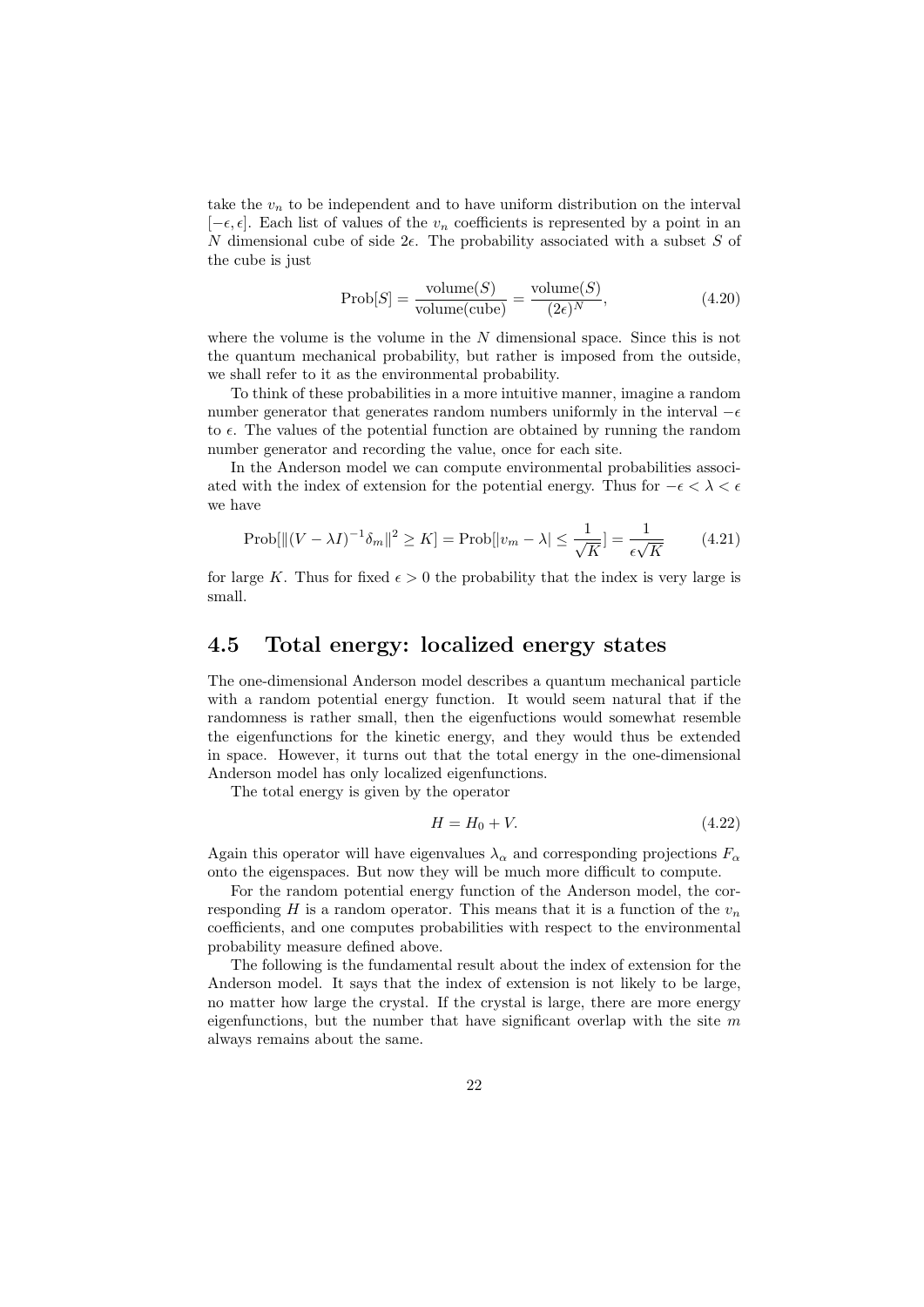**Theorem 4.1** Let  $H$  be the energy operator in the crystal with  $N$  points. It is the sum of the kinetic energy  $H_0$  with the potential energy V defined by a random potential function with independent values  $v(n)$ , each uniformly distributed on  $[-\epsilon, \epsilon]$ . For every  $\epsilon > 0$  there are constants  $C < \infty$  and  $s > 0$  such that for all N and for all energy values  $\lambda$  and index bounds K we have

$$
\text{Prob}[\|(H - \lambda I)^{-1} \delta_m\|^2 \ge K] \le \frac{C}{K^s}.\tag{4.23}
$$

The theorem says that by taking  $K$  extremely large, the environmental probability that  $\|(H - \lambda I)^{-1}\delta_m\|$  exceeds K can be made so small that this will never be observed in practice. The remarkable thing is that this is independent of the size N of the crystal.

How can this be, if the eigenvalues  $\lambda_{\alpha}$  are close to  $\lambda$ ? They are going to be very close for large N, since the  $\lambda_{\alpha}$  will be very closely spaced. The answer is that although  $\lambda_{\alpha}$  is likely to be close to  $\lambda$ , this is more than compensated by the fact that the eigenfunction associated with  $\lambda_{\alpha}$  is likely to be very close to zero except in an interval very far from  $m$ . This is the phenomenon of localization.

In physical terms, the localization of the eigenfunctions is saying that in a disordered one-dimensional system the electrons do not travel freely through the crystal, but each one hangs around near one spot. Even a slight randomness destroys their capability to propagate.

What is the situation in two and three dimensions? Do we have extended states, or localized states? It is known that if the randomness is very strong, then one has localized states. This famous result now has a relatively elementary proof; see the Aizenman and Molchanov paper mentioned below. Aside from this, almost all problems are open. It is not even known rigorously if it is possible to have extended states for a random potential, though it is universally believed that this is the case in three dimensions. For a discussion, see my article on random waves and localization (Notices of the American Mathematical Society 42 (1995), 848–853).

### 4.6 Estimating fractional powers

The proof of the theorem given above is not elementary, but it may be useful to sketch some of the ideas. These are ideas that are useful in various problems involving wave propagation in random environments.

We can compute the environmental expectation of functions X of the  $v_n$ coefficients by the formula

$$
\text{Expected}[X] = \frac{1}{(2\epsilon)^N} \int_{-\epsilon}^{\epsilon} \cdots \int_{-\epsilon}^{\epsilon} X(v_0, \dots, v_{N-1}) \, dv_0 \cdots \, dv_{N-1}.
$$
 (4.24)

As an example, we can try to take the environmental expectation of the index of extension for the potential energy. When  $\lambda$  is in the interval fro  $-\epsilon$  to  $\epsilon$  this is

$$
\frac{1}{2\epsilon} \int_{-\epsilon}^{\epsilon} \frac{1}{(v_m - \lambda)^2} \, dv_m = \infty. \tag{4.25}
$$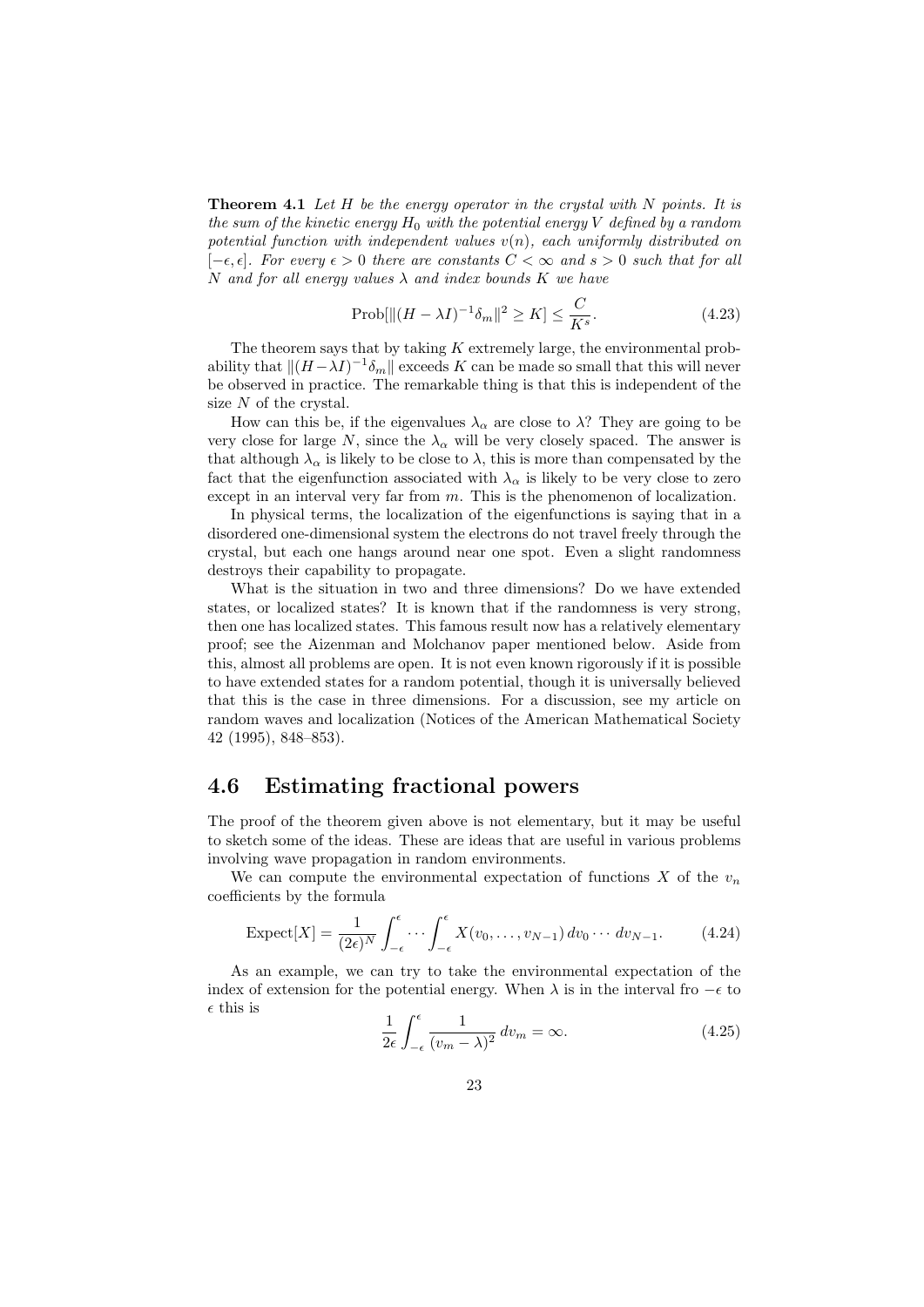The best we can do is to have some fractional power that has finite expectation. Thus if  $s < 1/2$ , we have

$$
\frac{1}{2\epsilon} \int_{-\epsilon}^{\epsilon} \frac{1}{(v_m - \lambda)^{2s}} \, dv_m < \infty. \tag{4.26}
$$

A recent idea in this field is that the same should apply for the total energy: the expectation of a small fractional power of the index of extension should be finite. The most spectacular application of this idea was given in a paper of Aizenman and Molchanov (Communications in Mathematical Physics 157 (1993), 245–278). They dealt with the multidimensional case with large randomness parameter  $\epsilon$ . There is a similar result in the one dimensional case with any value of  $\epsilon > 0$ .

**Theorem 4.2** Let  $H$  be the energy operator in the crystal with  $N$  points defined by the sum of the kinetic energy  $H_0$  with the potential energy V given by a random potential function with independent values  $v(n)$ , each uniformly distributed on  $[-\epsilon, \epsilon]$ . Then for every  $\epsilon > 0$  there are constants  $C < \infty$  and  $s > 0$  such that for all N and all  $\lambda$ 

$$
\text{Expected}[\|(H - \lambda I)^{-1} \delta_m\|^{2s}] \le C. \tag{4.27}
$$

The proof of this theorem is not elementary, but we can sketch some of the ingredients. The vector  $g = (H - \lambda I)^{-1} \delta_m$  is the periodic function that solves the difference equation

$$
-[g(n+1)-2g(n)+g(n-1)]+v_ng(n)-\lambda g(n)=\delta_{mn}g(n). \hspace{1cm} (4.28)
$$

This is a random difference equation, since the coefficients  $v_n$  are random. One needs properties of the solutions of random difference equations.

One useful device is to reduce this to a result about products of random matrices. Thus we could write the equation for  $n \neq m$  by introducing a second coordinate  $h(n) = g(n-1)$  so that

$$
\begin{pmatrix} g(n+1) \\ h(n+1) \end{pmatrix} = \begin{pmatrix} (v_n + 2 - \lambda) & -1 \\ 1 & 0 \end{pmatrix} \begin{pmatrix} g(n) \\ h(n) \end{pmatrix}.
$$
 (4.29)

Thus the solution obtained by iterating this equation is given by a product of 2 by 2 matrices, each with determinant one.

The book by Bougerel and Lacroix (Products of Random Matrices with Applications to Schrödinger Operators, Birkhäuser, Boston, 1985) describes the theory of such matrix products. There is a kind of instability: The solutions of such random equations tend either to grow exponentially or to decay exponentially. In the case of the solution above, the function  $q(n)$  should decay exponentially from the source point  $m$ , at least up to the maximum distance from m around the circle. The rate of exponential decay should depend on the randomness parameter  $\epsilon$  but not on the size of the system N. The theorem is a way of making this idea quantitative.